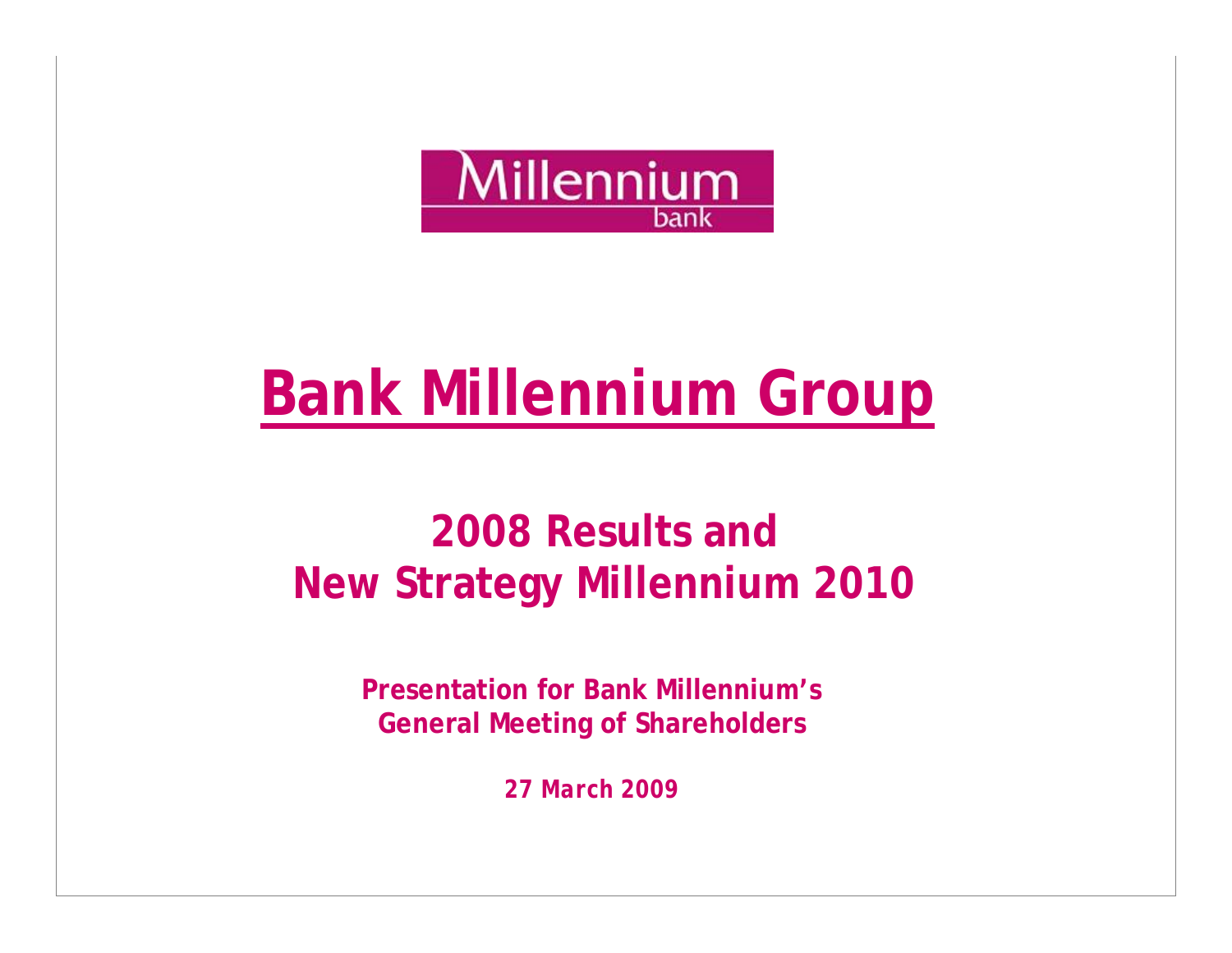#### **Disclaimer**

The matters discussed in this presentation include **forward-looking statements** and these statements are based on management's current expectations and beliefs and are subject to a number of factors and uncertainties that could cause actual results to differ materially from those described in the forward-looking statements.

This document is **not an offer of securities** for sale in the United States, Canada, Australia, Japan or any other jurisdiction. Securities may not be offered or sold in the United States unless they are registered pursuant to the US Securities Act of 1933 or are exempt from such registration. Any public offering of securities in the United States, Canada, Australia or Japan would be made by means of a prospectus that will contain detailed information about the company and management, including financial statements.

All data presented hereby (except profit distribution proposal) is based on the **consolidated**  Bank Millennium Group level and is consistent with the Annual Consolidated Financial Statements and the Management Board Report on the activity of the Bank Millennium Capital Group in 2008 year, with the exception of pro-forma data described below.

From 1st January 2006, the Bank started to treat under hedge accounting principles the combination of mortgage floating rate foreign currency loans, floating rate PLN deposits and related cross currency interest rate swaps. The margin from these operations is reflected in Net Interest Income since aforementioned change. However, as this hedge accounting does not cover all the portfolio denominated in foreign currency, the Bank provides **pro-forma data**. The pro-forma statement presents all interests from derivatives included in Net Interest Income, which in the Bank's view allows better understanding of the economic evolution of this item.

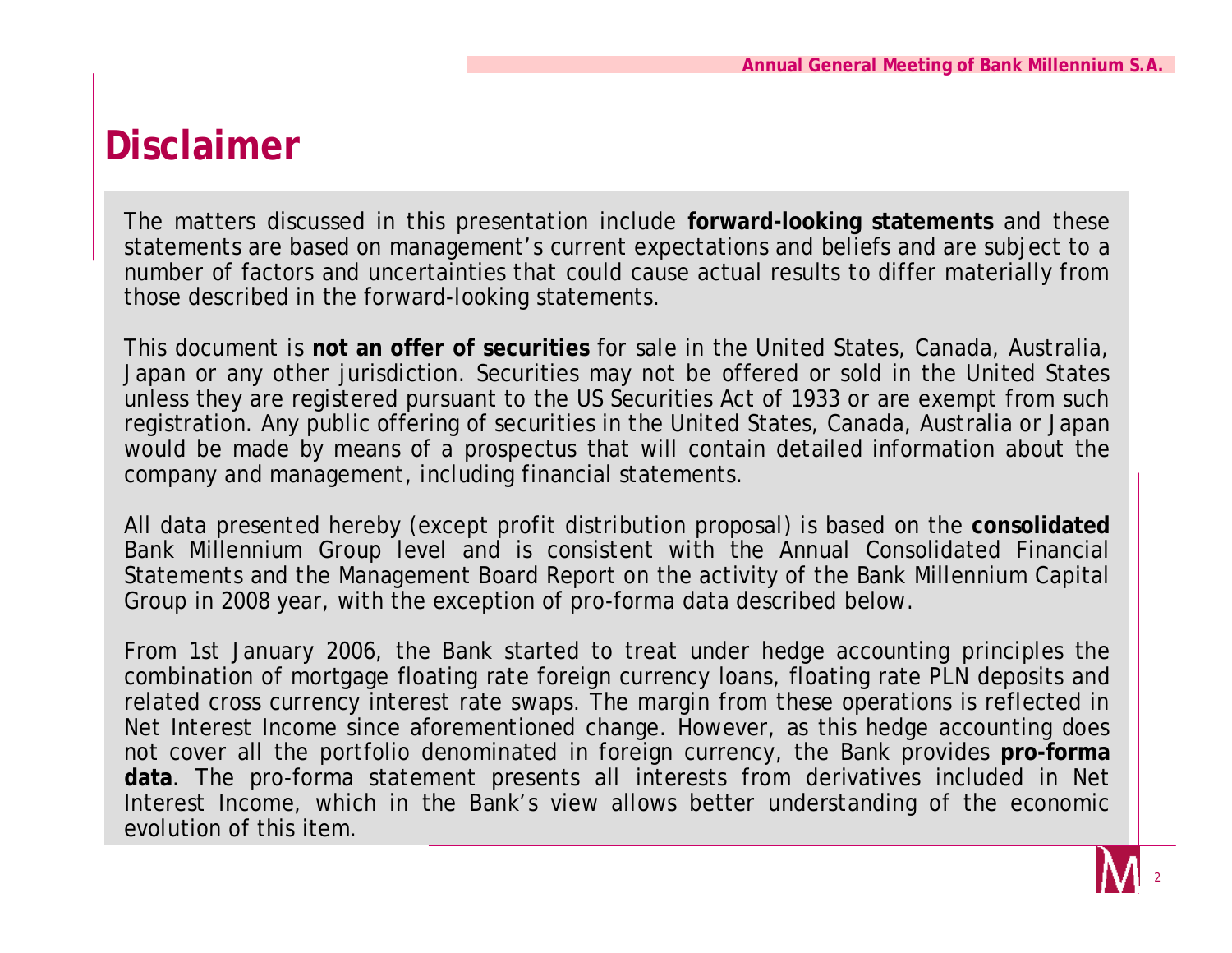**Bank Millennium 2008 Results**

**New strategy - Millennium 2010**

**Profit distribution proposal**

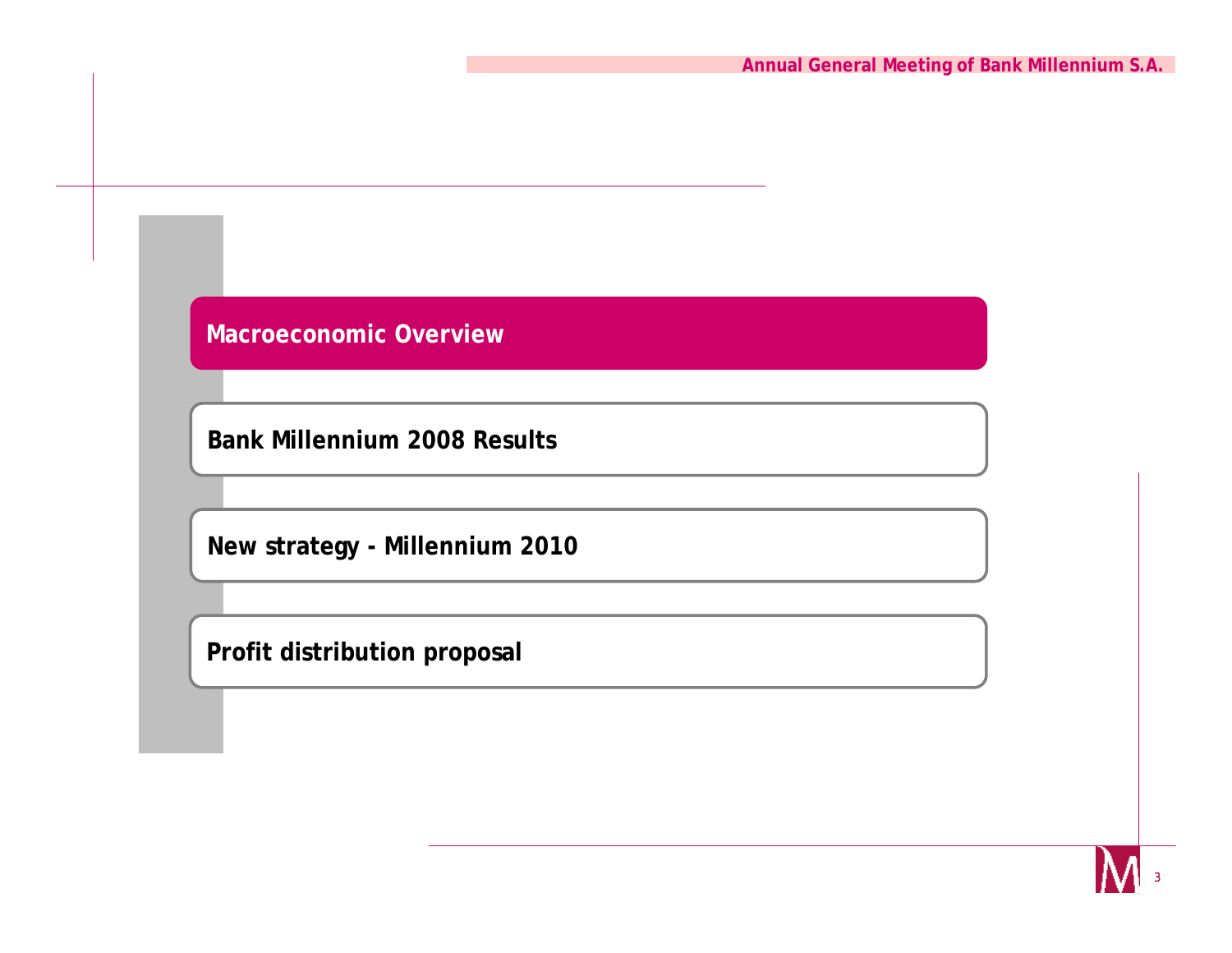

Source: CSO, Millennium estimates

**Consumer confidence worsened in recent months**



§ **Poland experienced strong economic growth since 2006 fuelled by investments and private consumption.** 

- § **The situation worsened in Q3 2008: GDP grew at a robust pace of 4.8% y/y, but investment dynamics slowed to 3.5% y/y, that reflected the worsening of the sentiment among enterprises, pointed to not so bright outlook for the future.**
- § **In 4Q 2008 GDP growth decelerated further to 2.9% yoy. Private consumption was the only pillar of economic growth.**
- § **Manufacturing sector seems to be the most severely affected by the economic slowdown. The business climate indicators for the sector were at the end of 2008 at a record low level.**
- § **Situation in labour market deteriorated as Polish companies started to reduce employment. Unemployment rate increased to 9.5% and the pace of wage growth decelerated to 5.4% y/y in December 2008.**
- § **Worsening employment outlook and consumer confidence is likely to limit propensity to consume and increase propensity to save hindering important pillar of Polish economic growth.**



Source: CSO. Reuters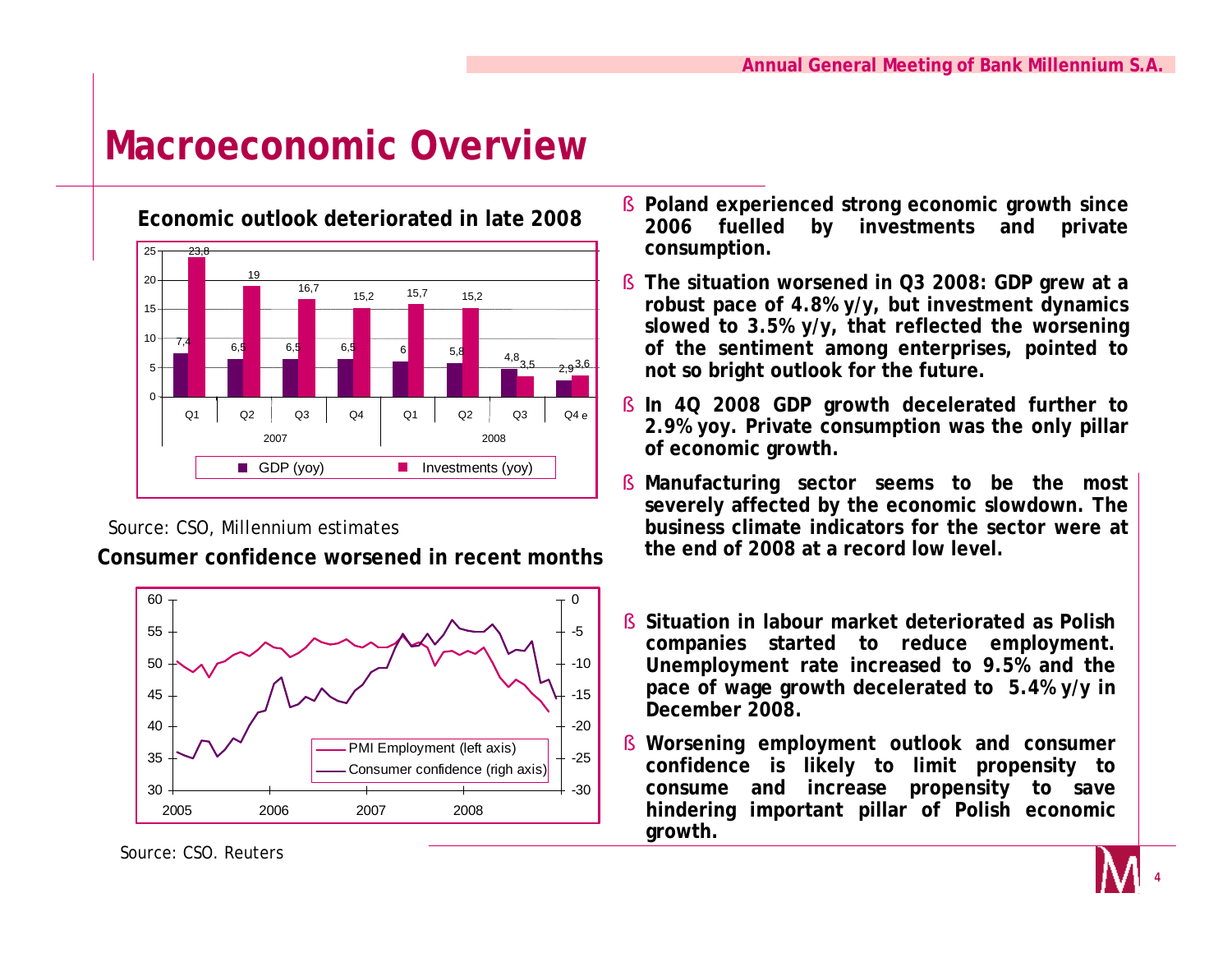**CEE currencies vs EUR since Lehman's bankruptcy**





- § **Emerging markets currencies, including Polish Zloty, were severely affected by the financial crisis.**
- § **Since September 2008, Polish Zloty was the worst performing and most volatile currency in the region.**
- § **Weekly High-Low change of EUR/PLN has increased to 0.47 zloty in November from below 0.15 zloty before Lehman collapse.**
- § **Improved inflation outlook and concerns about economic growth resulted in monetary easing cycle that started in November 2008.**
- § **Despite aggressive monetary easing, market rates decreased at a more moderate pace because of still high risk and liquidity premiums.**
- § **Similar trend was observed in the case of deposits and loans rates to non-financial sector. High cost of external financing is keeping deposits rates relatively high as compared with reference rates.**

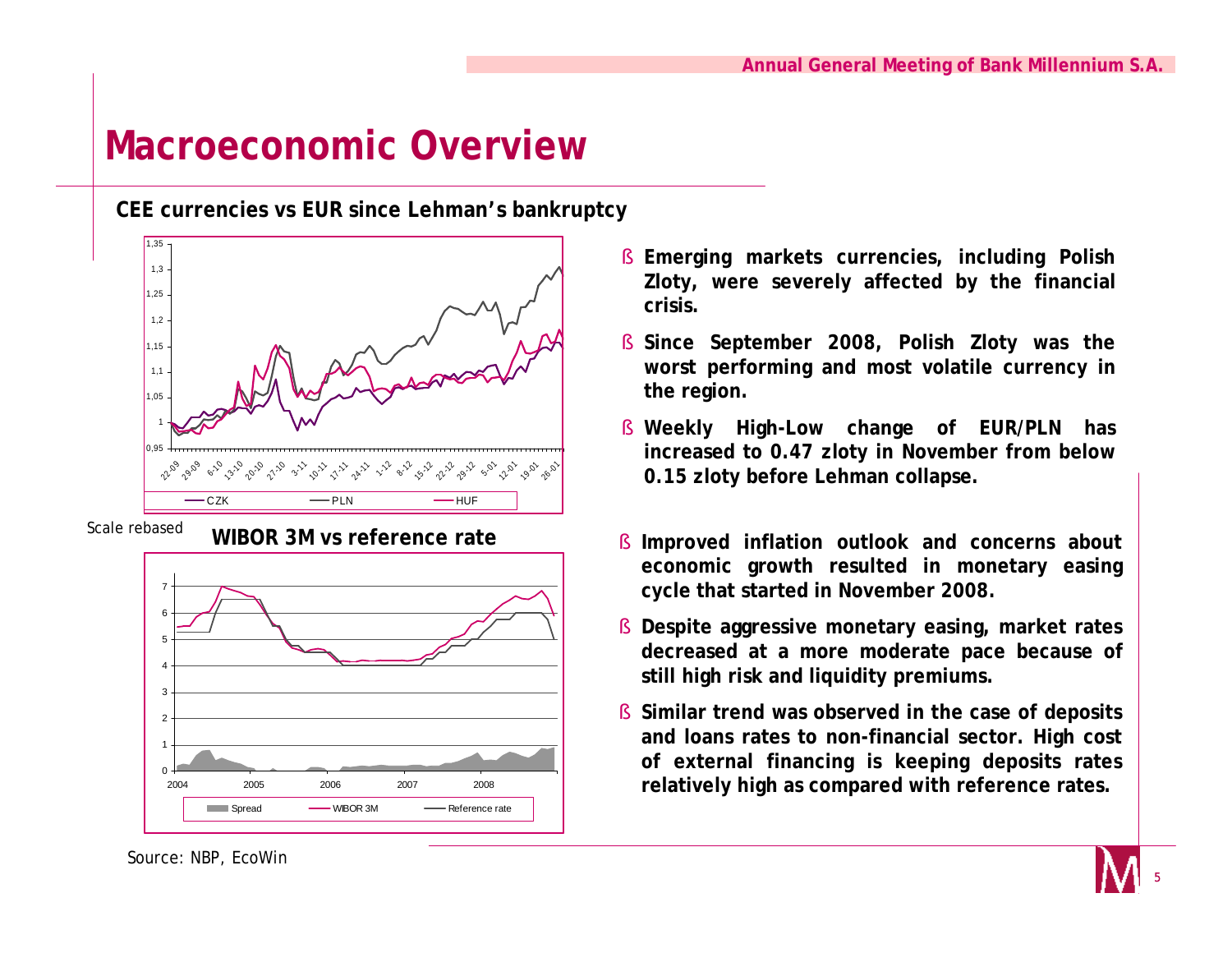**Bank Millennium 2008 Results**

**New strategy - Millennium 2010**

**Profit distribution proposal**

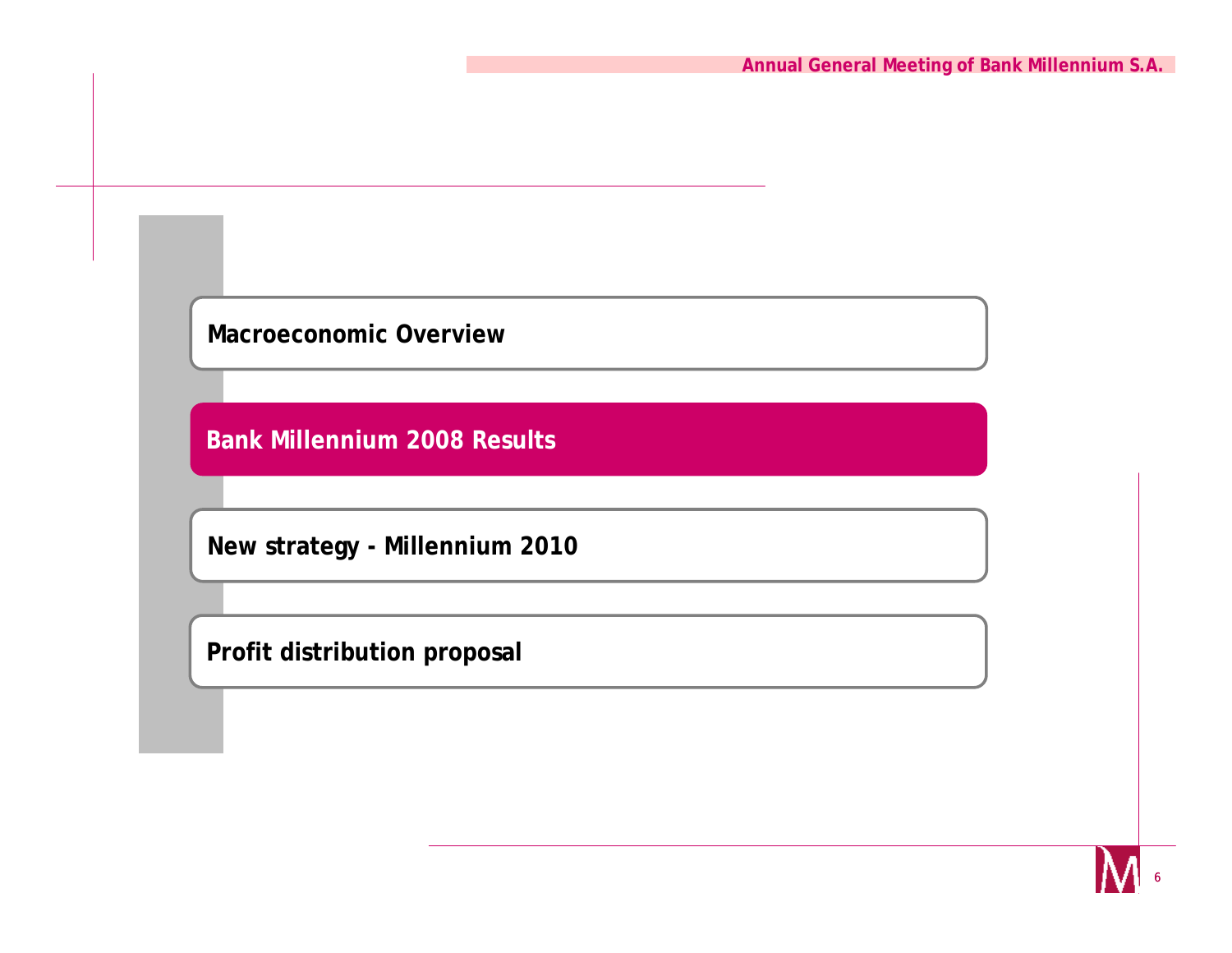#### **Main highlights of 2008 consolidated results**

|                              |           | 2008       | 2007                   | <b>Change</b><br>y/y |
|------------------------------|-----------|------------|------------------------|----------------------|
|                              |           |            | Volumes in PLN million |                      |
| Total deposits*:             |           | 31 826     | 21 801                 | $+46%$               |
| <b>Total loans:</b>          | $\sim 10$ | 33 748     | 22 027                 | $+53%$               |
| <b>Loans to deposits:</b>    |           | 102.6%     | 95.1%                  | $+7.5 p.p.$          |
| <b>Net income:</b>           |           | 413.4      | 461.6                  | $-10.4%$             |
| <b>Cost to income ratio:</b> |           | 64.5%      | 61.9%                  | $+2.6$ p.p.          |
| <b>ROE:</b>                  |           | 15.7%      | 19.9%                  | $-4.2 p.p.$          |
| <b>Solvency ratio:</b>       |           | $10.2%$ ** | 13.7%                  | $-3.5 p.p.$          |

\* including retail bonds \*\* includes 100% of 2008 net profit

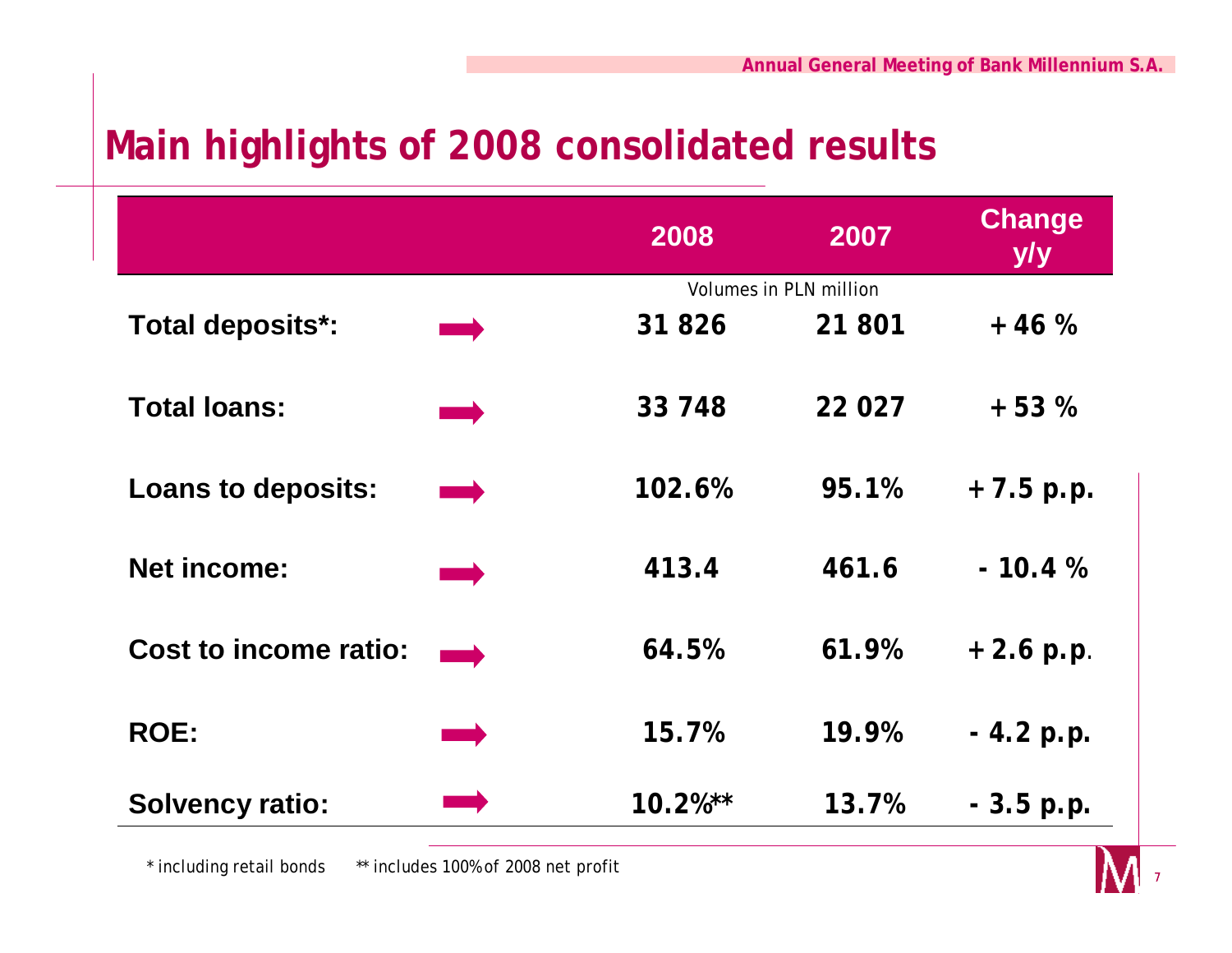## **Strong market share growth especially in deposits from individuals**

| <b>Market share evolution</b>     |           |           |           |                     |
|-----------------------------------|-----------|-----------|-----------|---------------------|
|                                   | Dec. 2006 | Dec. 2007 | Dec. 2008 | Ranking<br>(Sep.08) |
| <b>Deposits from Individuals</b>  | 4.0%      | 5.3%      | $7.1\%$   | 5                   |
| <b>Corporate Deposits</b>         | 3.7%      | 3.9%      | 3.8%      | 7                   |
| <b>Total Deposits</b>             | 3.9%      | 4.6%      | 5.6%      | 6                   |
| <b>Millennium Mutual Funds</b>    | 3.6%      | 3.7%      | 2.2%      | $12 \,$             |
| <b>Loans to Individuals</b>       | 5.4%      | 6.6%      | 7.4%      | 4                   |
| of which Mortgage loans           | 9.8%      | 11.2%     | 11.5%     | $\mathbf{2}$        |
| of which Cards Ioans              | 4.9%      | 5.5%      | 5.6%      | $6*$                |
| <b>Corporate Loans</b>            | 3.4%      | 3.2%      | 3.2%      | 8                   |
| of which Leasing (movables sales) | 6.2%      | 6.3%      | $6.0\%$   | 4                   |
| <b>Total Loans</b>                | 4.3%      | 4.8%      | 5.4%      | 5                   |

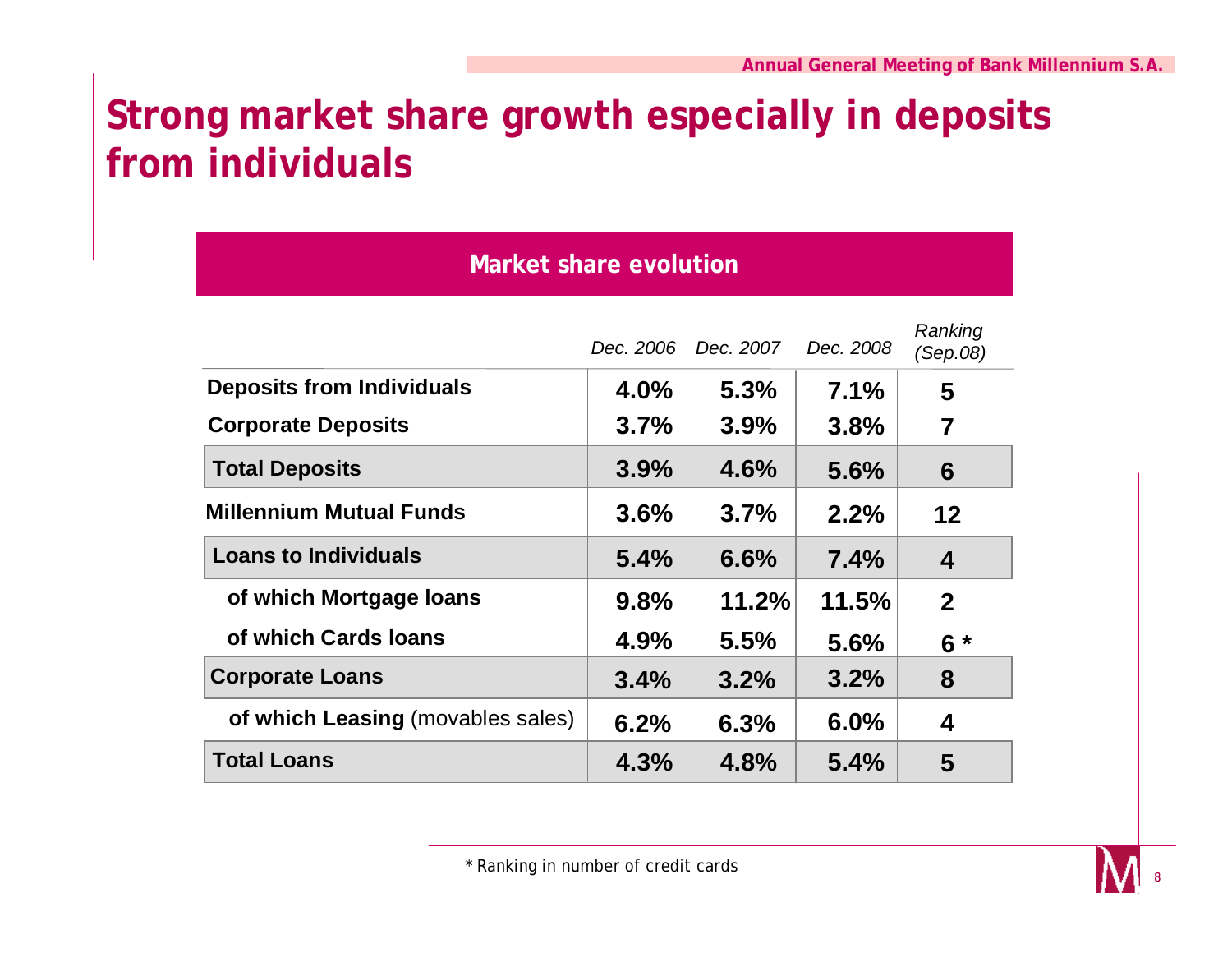## **Strengthening presence in important regions of Poland**



**Branches by voivodships**

- § **490 branches after opening 80 new in 2008.**
- § **4th largest retail banking network in Poland with significantly strengthened presence in many important regions and particularly in big cities (e.g . Wrocław, Katowice, Warsaw, Kraków, Poznań, Szczecin)**

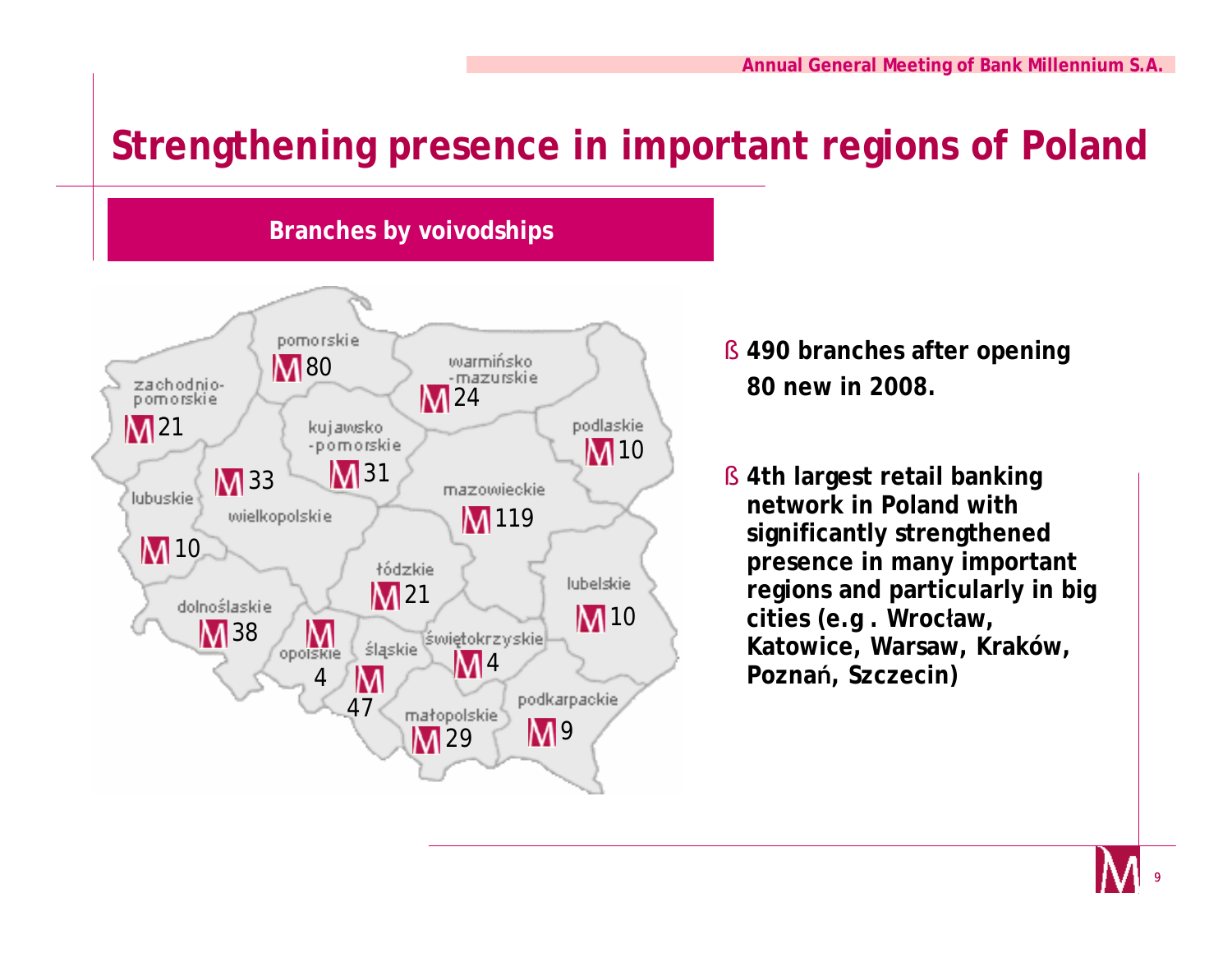## **Net profit affected by FX options valuation in 4Q**



- § **Net profit of 2008 was 10% lower compared to 2007**
- § **4Q 08 net income reached PLN 35.6 million, strongly affected by a negative impact of valuation of FX derivatives with clients in the pretax amount of PLN -152.1 million.**
- § **When isolating FX derivatives negative effect and extra dividend from VISA, net profit of the Group for 2008 (PLN 516.5 million) was 12% higher than net profit of 2007**
- § **ROE for 2008 was 15.7%.**

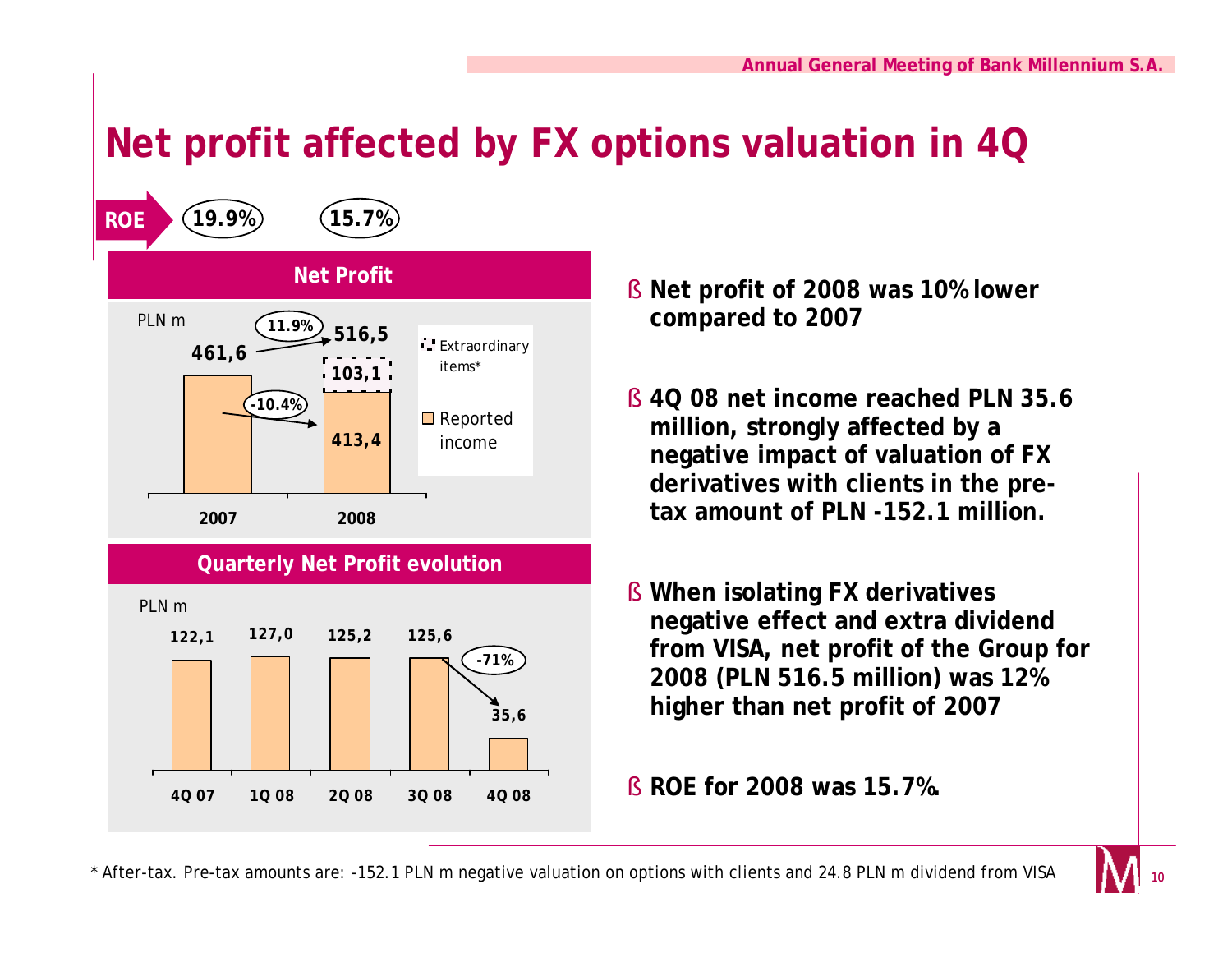## **Total Operating Income grew 8% yearly**



- § **Strong 44% annual growth of Net Interest Income. Growing business volumes, especially deposits, together with higher NIM in 2007 versus previous year, were the main drivers of NII growth.**
- § **Net Commissions were relatively stable during last three quarters. On annual basis they decreased by 13% vs. 2007.**
- § **Other operating income including FX, result on financial operations and dividends was adversely affected by valuation adjustment of FX derivatives with clients with pre-tax impact of PLN -152.1 million.**

\* Pro-forma data. Margin from all derivatives, including those hedging FX denominated loan portfolio, is presented in Net Interest Income, whereas in accounting terms part of this margin (PLN 200 m in 2008 and PLN 48.2 m in 2007) is presented in Result on Financial Operations.

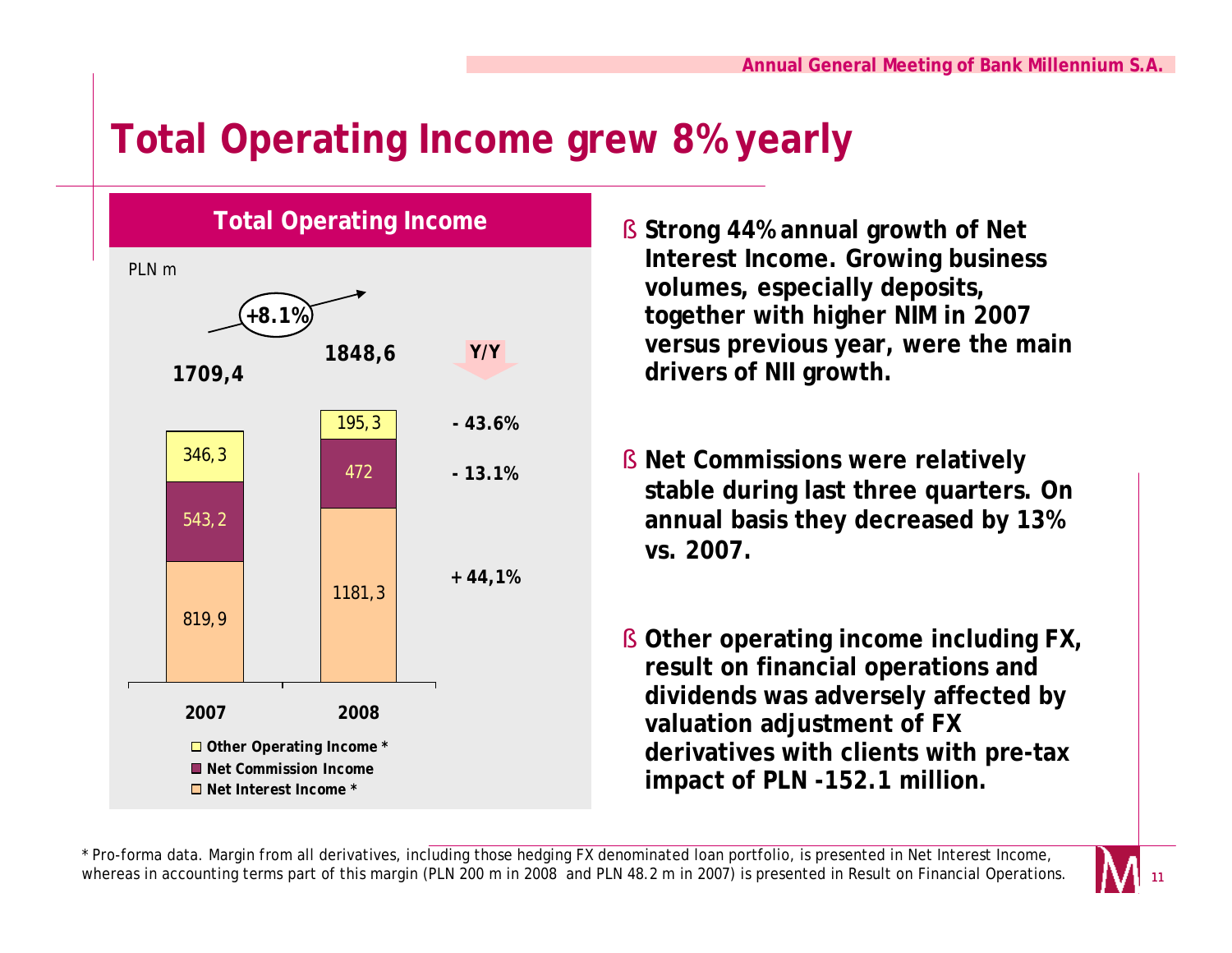### **Costs grew 12.6% yearly**



§ **Staff costs grew 12.6% yearly but dropped 4% in 4Q which reflects smaller bonuses correlated with sales results. Bonuses also dropped in yearly terms (by 9%)**

**Operating Costs by quarters**



- § **Number of employees in the Bank Millennium Group systematically grew by c.a 200-400 people quarterly, while in the 4Q 2008, as a result of adaptation to the economic slowdown, Bank Millennium Group decreased number of employees by 38 persons.**
- § **Higher administrative costs (by 18% y/y and 12% q/q) resulted from branch expansion program and higher marketing costs.**

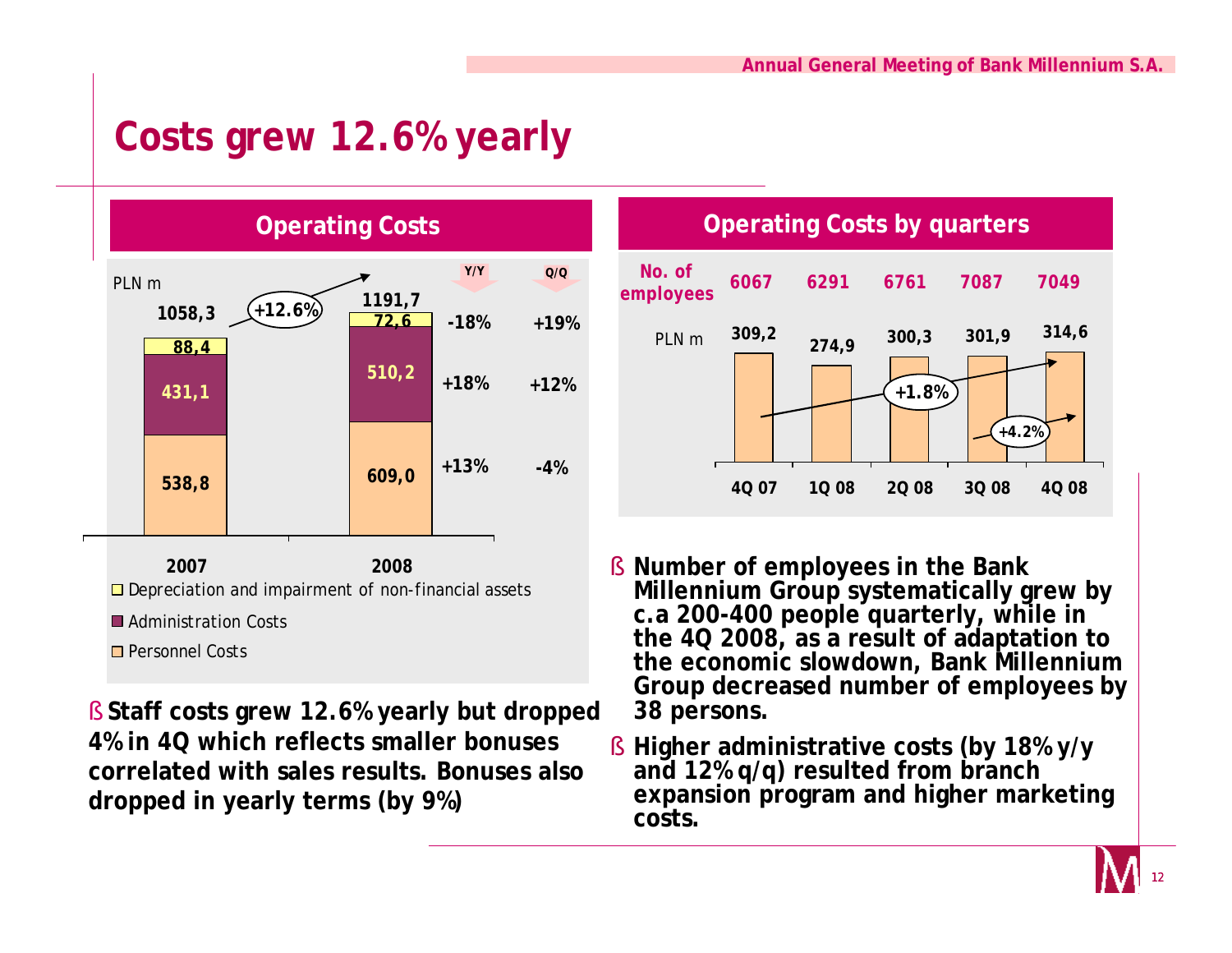## **Excellent growth in deposits (+46% yearly)**



- § **Very good result in deposits collection: volume growth of PLN 10 billion (46%) yearly with faster growth of households deposits (73% y/y) than corporate (+6.5% y/y)**
- § **Market share in households' deposits crossed 7% in 4Q 08 despite extremely competitive market environment**
- § **Mutual funds managed by Millennium TFI dropped by 67% y/y to the amount of PLN 1.7 billion due to strong downturn on the Polish capital market.**

\* Include Millennium mutual funds, AM and 3rd parties' savings products \*\* Includes Bank's bonds sold to individuals

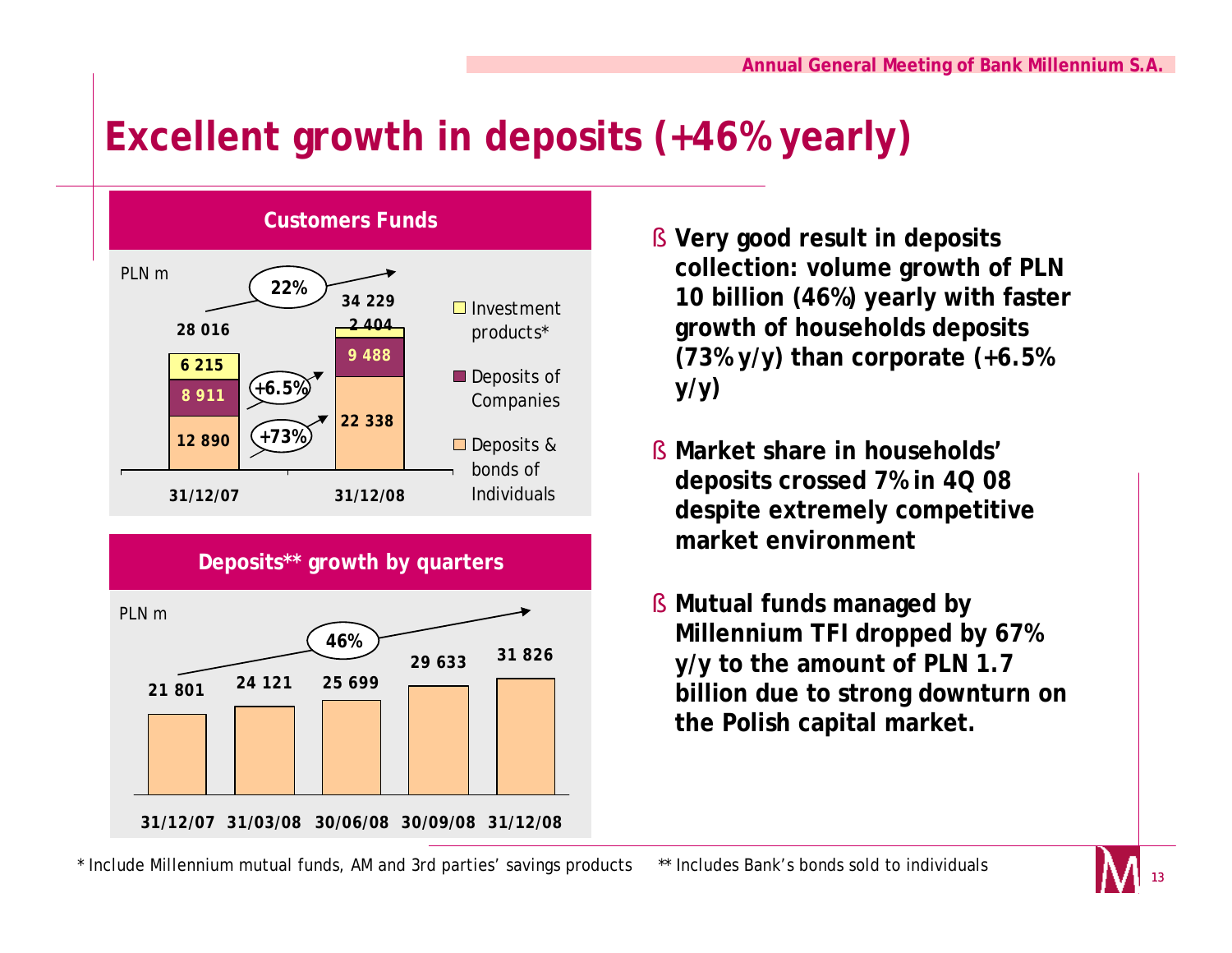## **Loan growth accelerated in 4Q due to FX effect**



- § **Loan portfolio grew 53% y/y of which 22% just in 4Q, but was strongly influenced by the depreciation of the Polish Zloty (quarterly growth would be 4% and annual 26% using constant FX rate).**
- § **Well diversified structure of corporate portfolio by sectors of activity**



#### **Corporate loans portfolio split by sectors**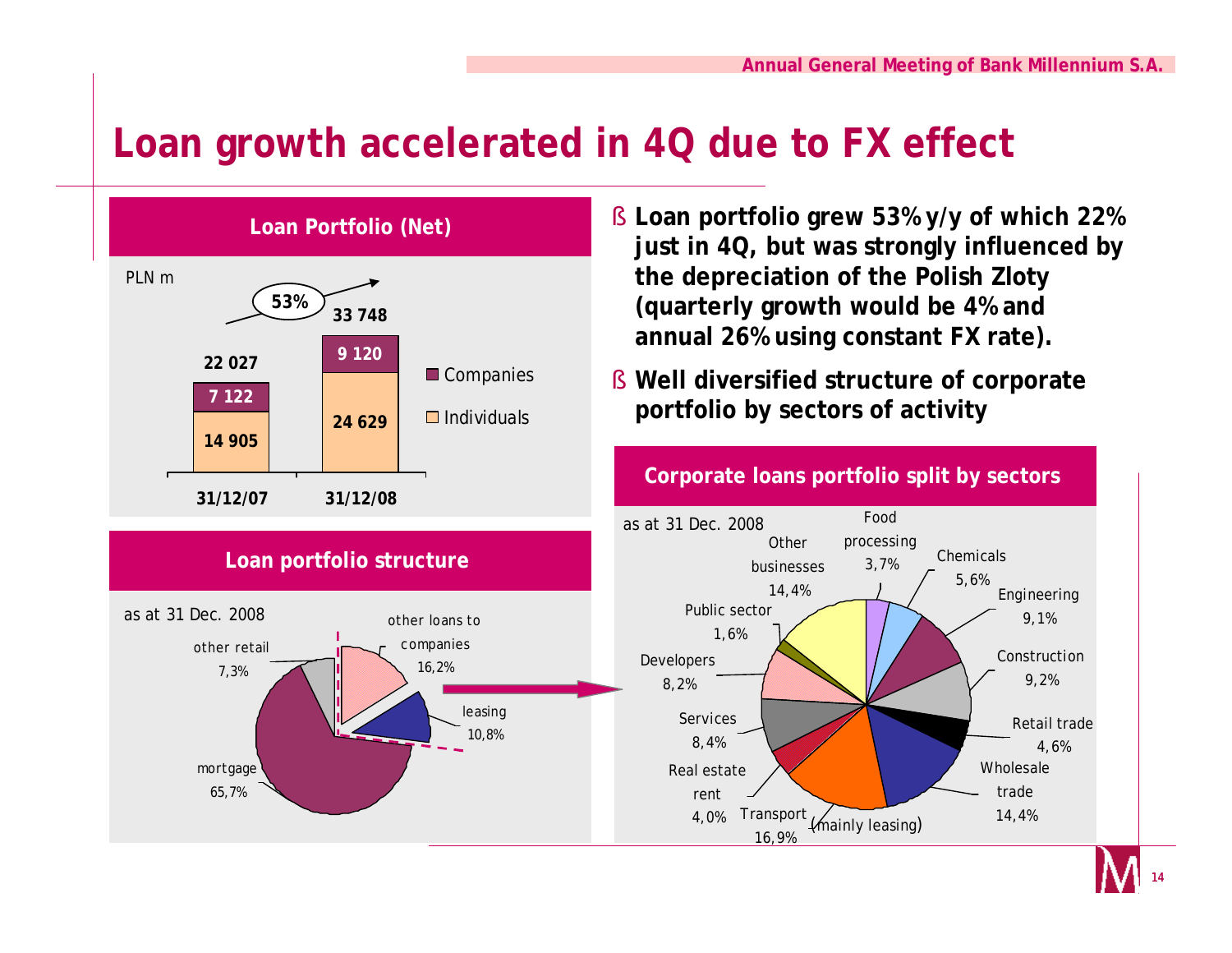## **Strong growth in main loans products**





- § **Offer of FX denominated loans was withdrawn in December 2008 and lending criteria were tightened.**
- § **Millennium Leasing keep strong 4th position on the Polish nonreal estate leasing market**

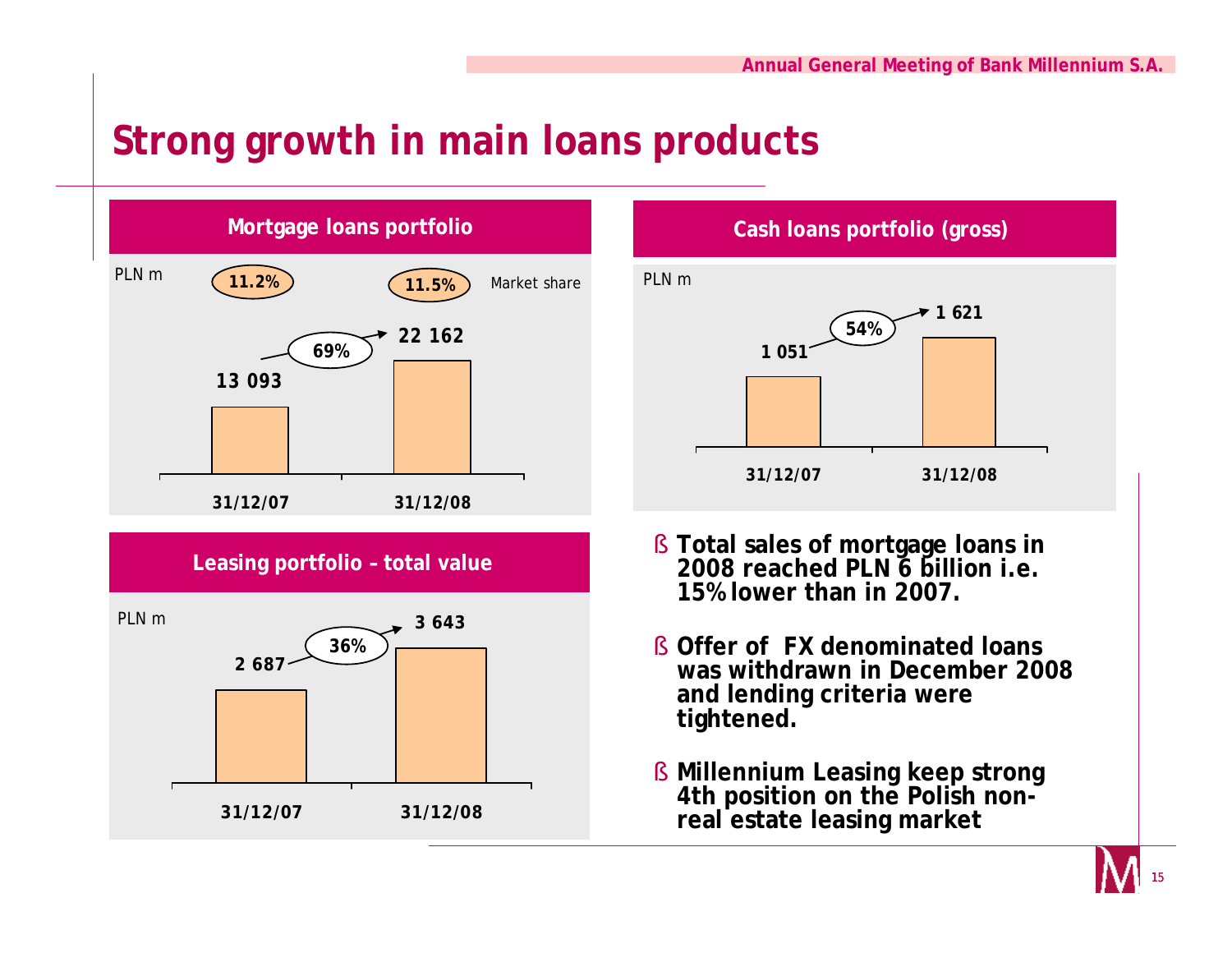### **Impaired loans and charges in 2008**



- § **Share of impaired loans in total portfolio remained on the same level as one year ago: 3.4% despite higher nominal amount of impaired loans.**
- § **Impaired loans increased in 4Q mainly due to FX effect, impact of options and net growth of other loans, especially better collateralised (e.g. leasing)**
- § **Net impairment charges in 2008 represented 52 b.p. over total net loans and remained within the Bank's management guidance.**

\* Does not include collaterals \*\* coverage ratio in 31/12/08 includes provisions and other reserves resulting from adjustment of valuation of FX options with clients, which amounts are classified as receivables

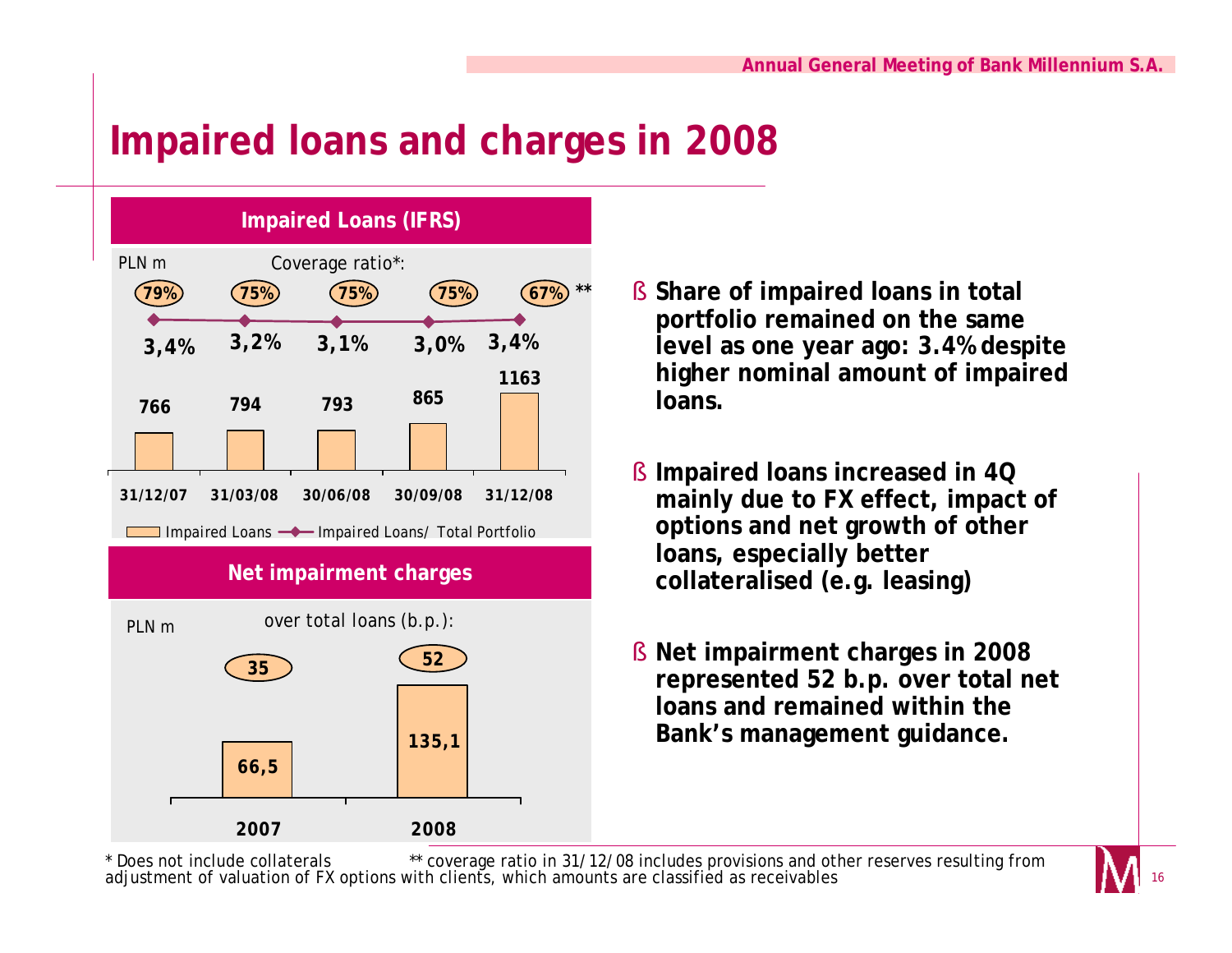#### **Rating of Bank Millennium**

| Type of rating                   | <b>FITCH</b> | <b>MOODY'S</b> |
|----------------------------------|--------------|----------------|
| Long-term deposit rating         | А            | A <sub>3</sub> |
| Short-term deposit rating        | F-1          | Prime-2        |
| <b>Financial strength rating</b> | C/D          |                |
| Support                          |              | n.a.           |
| <b>Outlook</b>                   | stable       | stable         |

- § During 4Q 2008 Moody's rating agency changed only the outlook for Bank Millennium rating from "positive" to "stable" due to deteriorating operating environment.
- § Moreover, in February 2009 Fitch rating agency has confirmed all ratings assigned to Bank Millennium **keeping stable outlook**

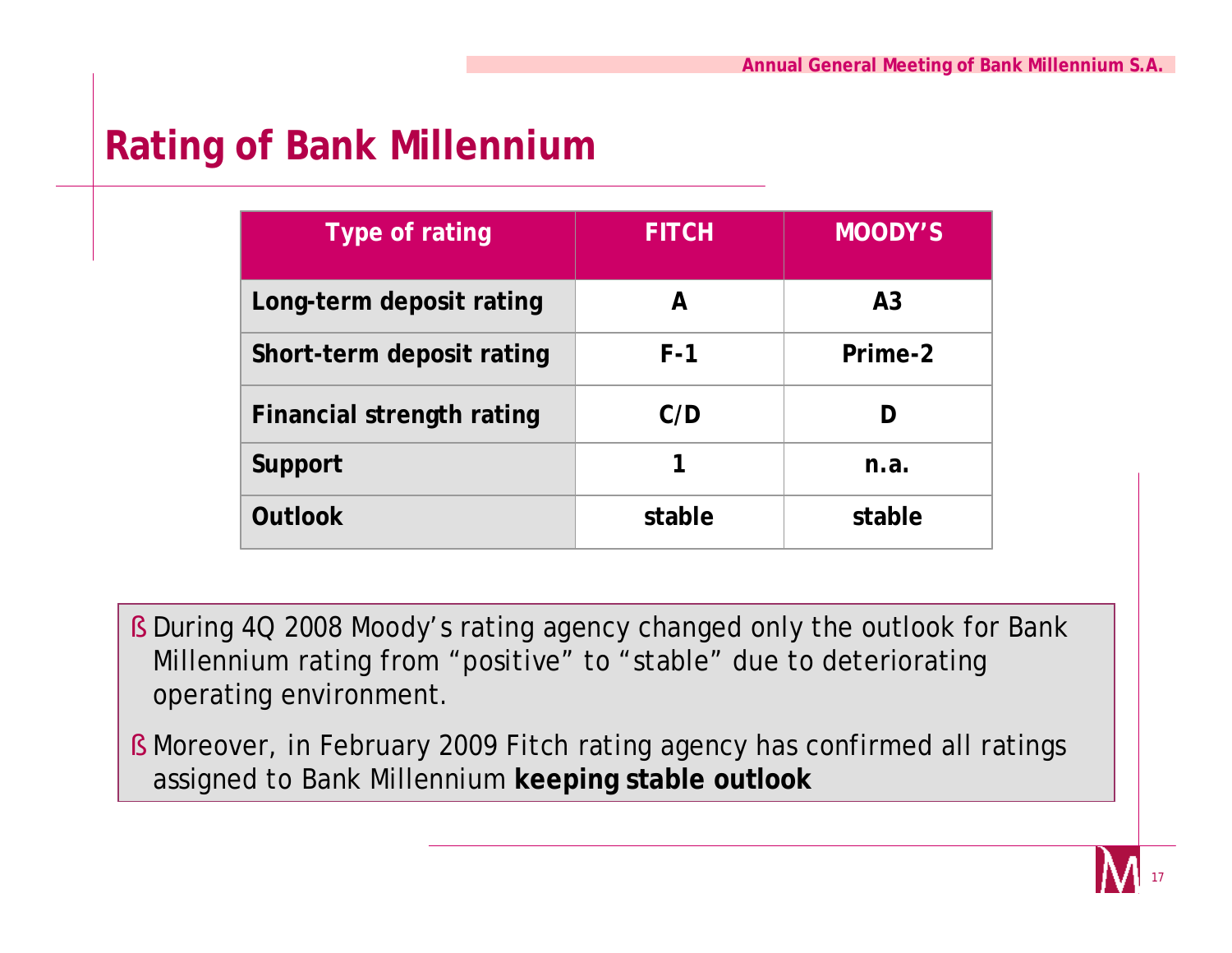**Bank Millennium 2008 Results**

**New strategy - Millennium 2010**

**Profit distribution proposal**

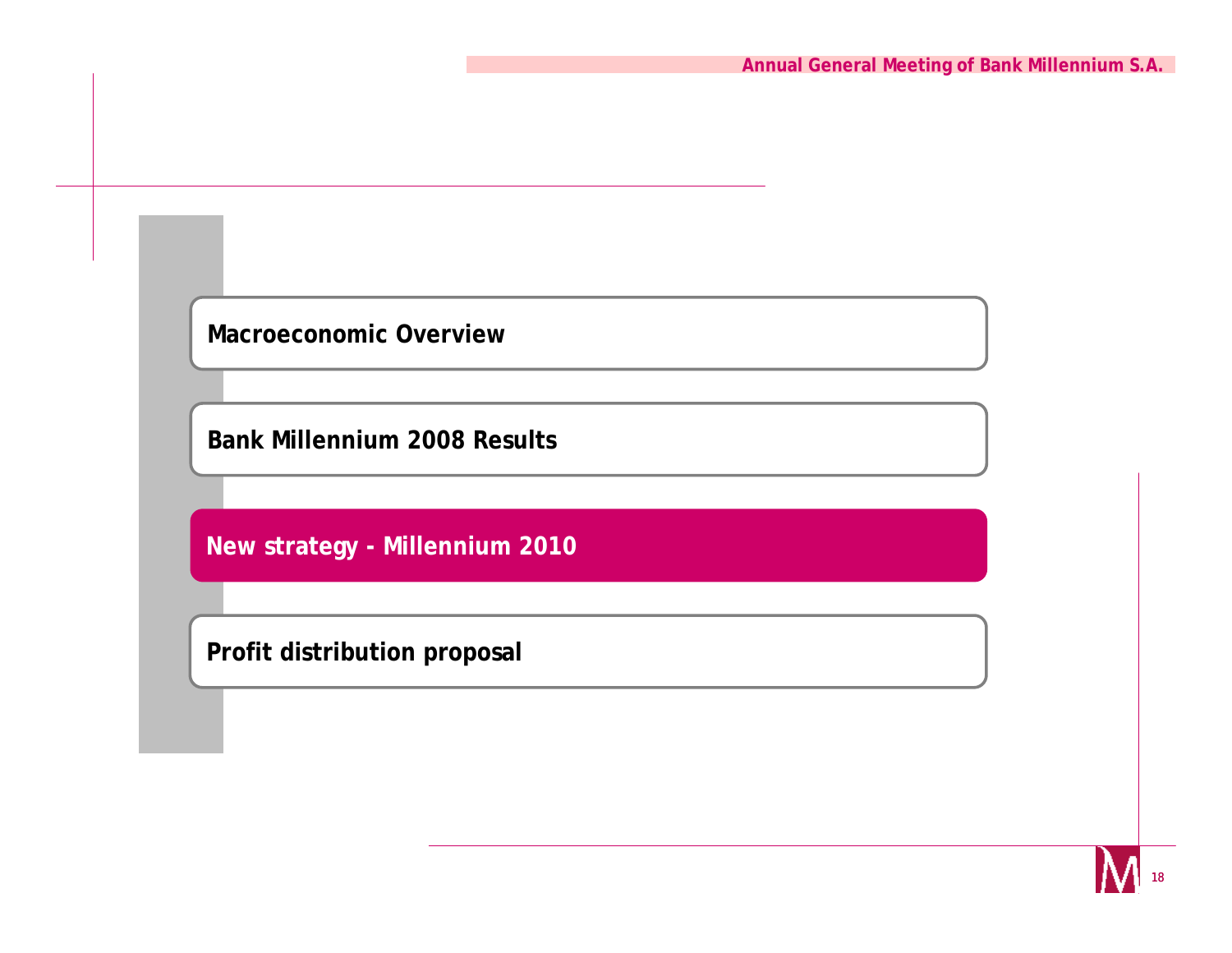#### **Bank Millennium is delivering what promised for 2009**



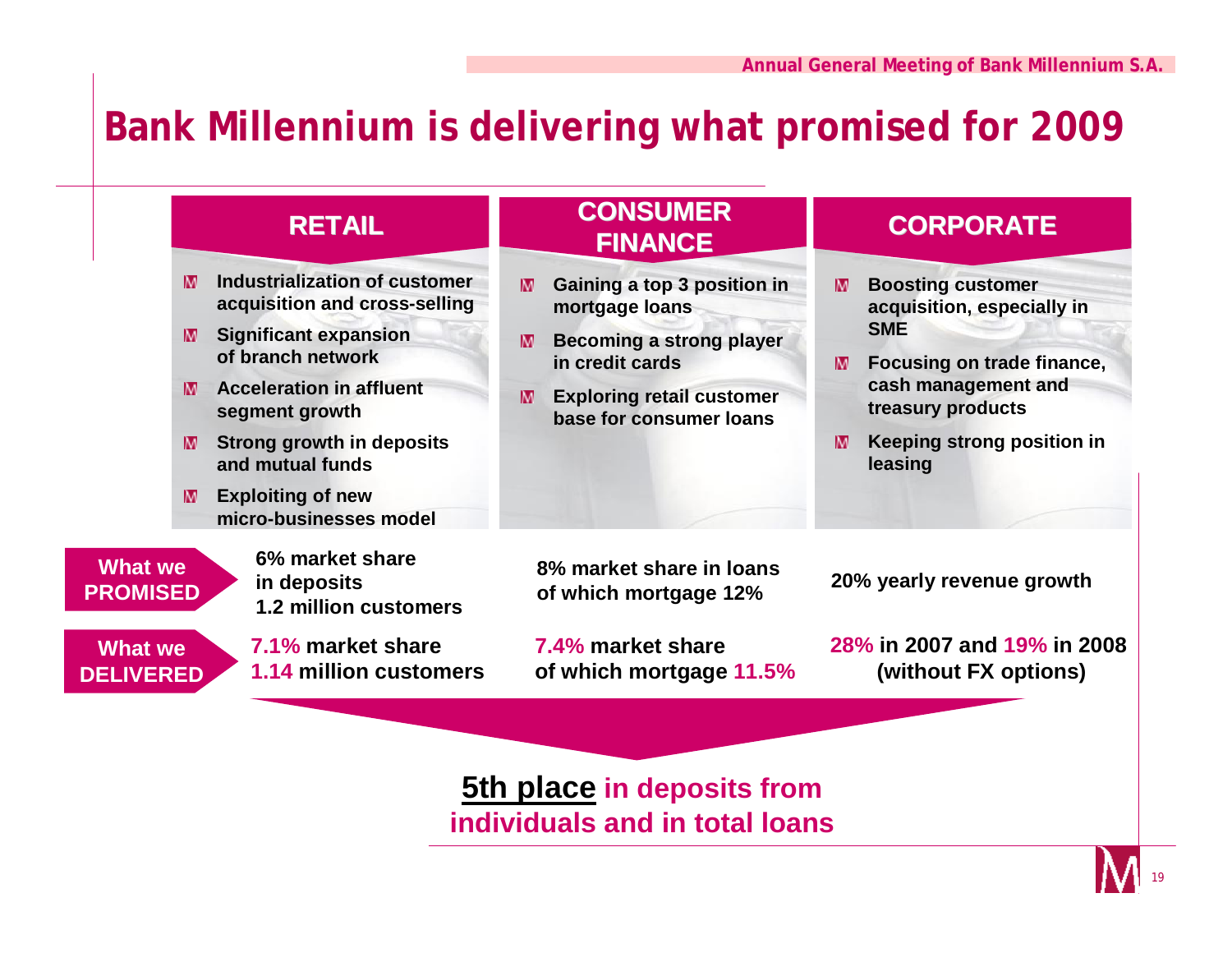#### **Delivering financial targets**



#### **ROE evolution\***



#### **Dividend payments**

| Year | Dividend paid in<br>year (in PLN mln) |
|------|---------------------------------------|
| 2005 | 238                                   |
| 2006 | 459                                   |
| 2007 | 144                                   |
| 2008 | 161                                   |

§**Bank Millennium has been gradually approaching its targets for cost efficiency and return on equity, but 2008 results has been distorted by the global financial crisis (especially in 4Q)**

\* on recurrent basis, except for 2008

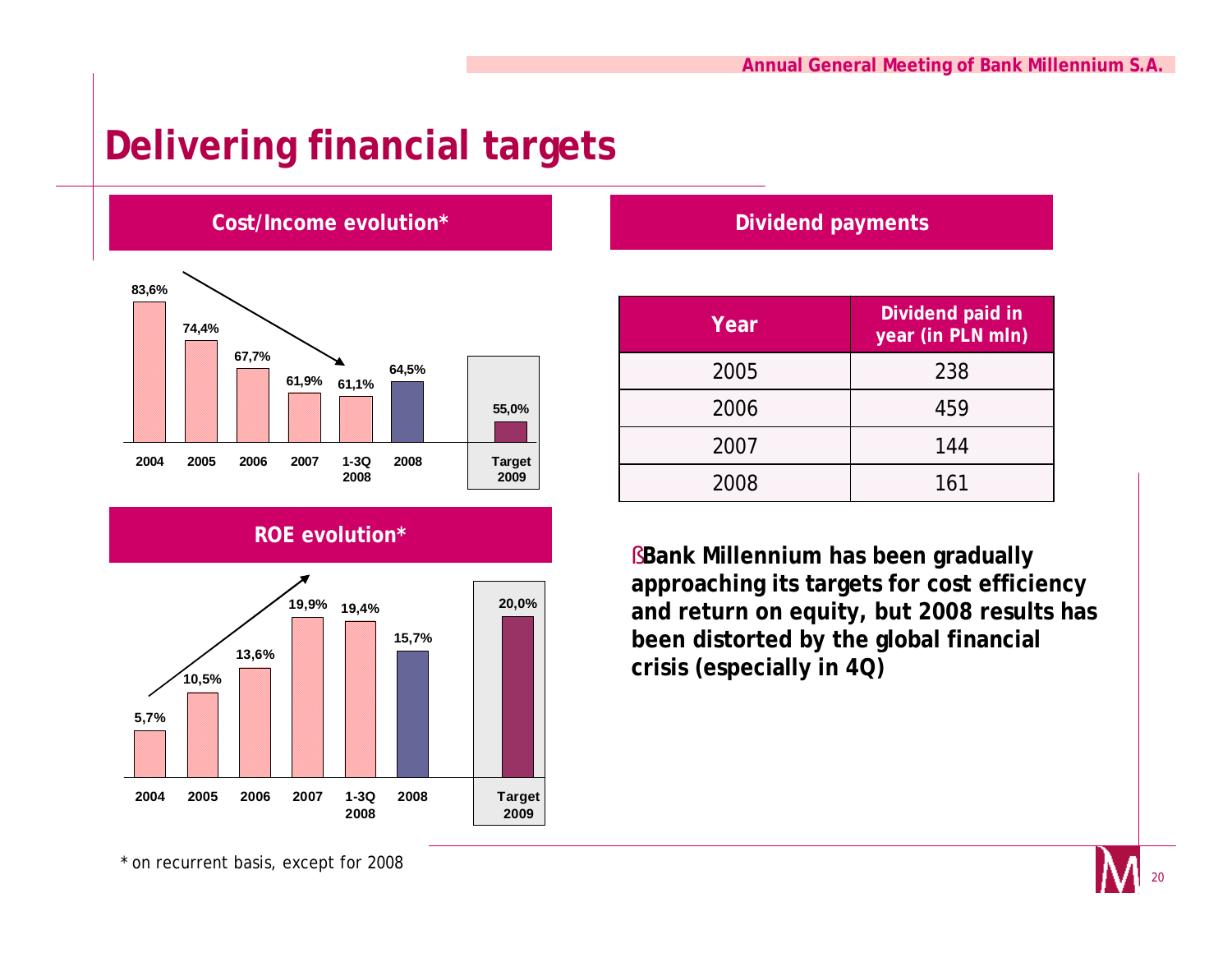#### **Market environment challenges to the banking sector**

**Economic slowdown is likely to lead to the deterioration of the labour market conditions**



**PLN depreciation and the record high FX volatility increases risk associated with the banking activity**



#### **Implications for the banking sector**

- § **Slower credit growth triggered by lower private consumption (due to deteriorated labour market conditions coupled with tighter credit environment) and lower investments**
- § **Sharp restriction on FX denominated loans due to FX volatility, PLN depreciation and supervisory regulations**
- § **Potential decrease of the value of existing collaterals.**
- § **Higher non-performing loans**
- § **Increased households' propensity to save at the expense of consumption, which might make easier to build deposit base in Polish banks.**
- § **Increase of both amount and cost of liquidity needed to cover FX loan portfolio.**
- § **"War on deposits" (deposit rates high above the reference rate) driven by liquidity squeeze and lower volumes of inter-bank lending**
- § **Loan growth likely to be constrained to the**



Source: CSO, Reuters, Millennium estimates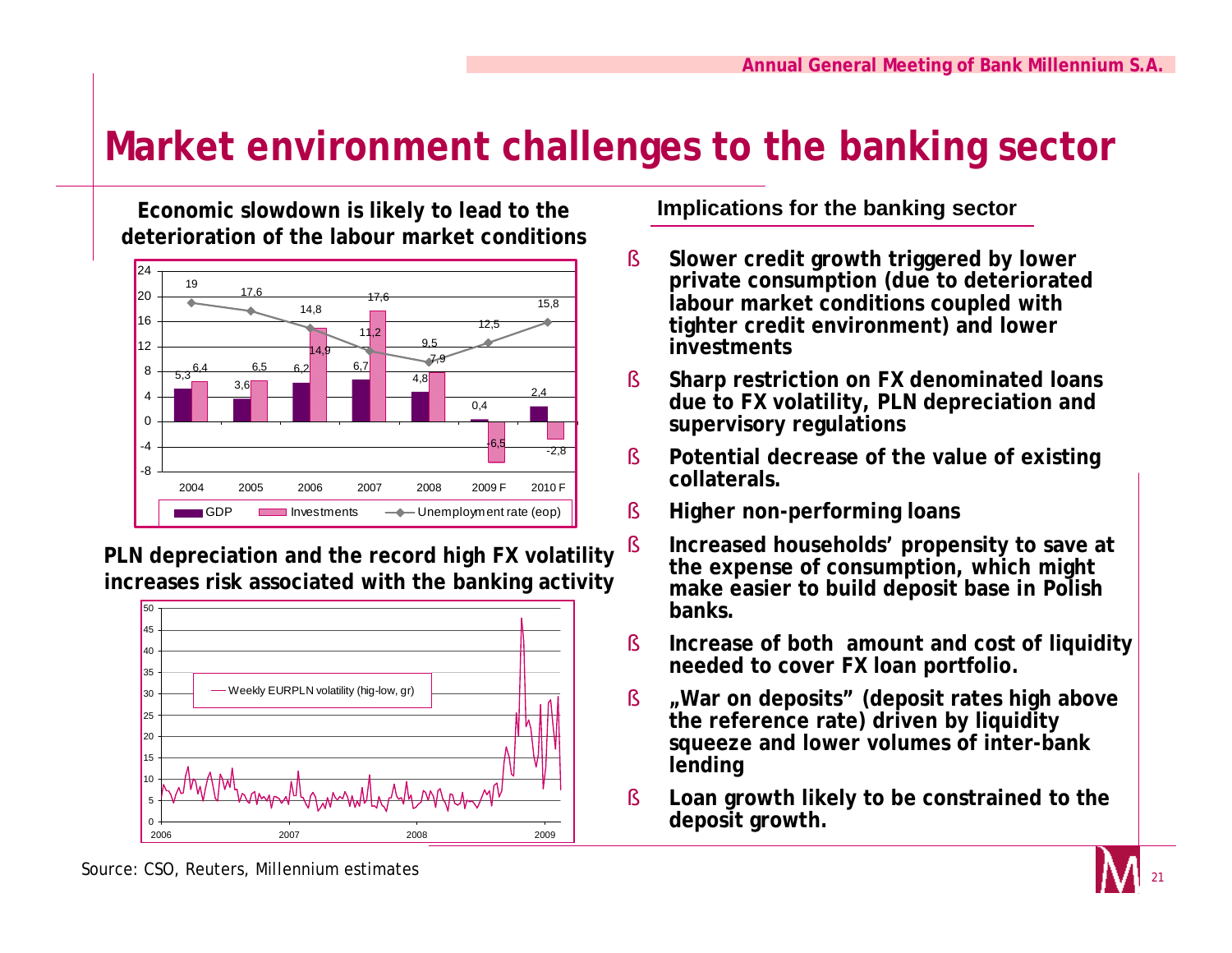## **Bank Millennium has a number of strengths to build on, which will still matter in the new market environment**



a December 2008 b 8.7% market share in vol. of transactions c Based on branch/client market share d Mass market and affluent e Change in the definition of active customer f Source: Millward Brown

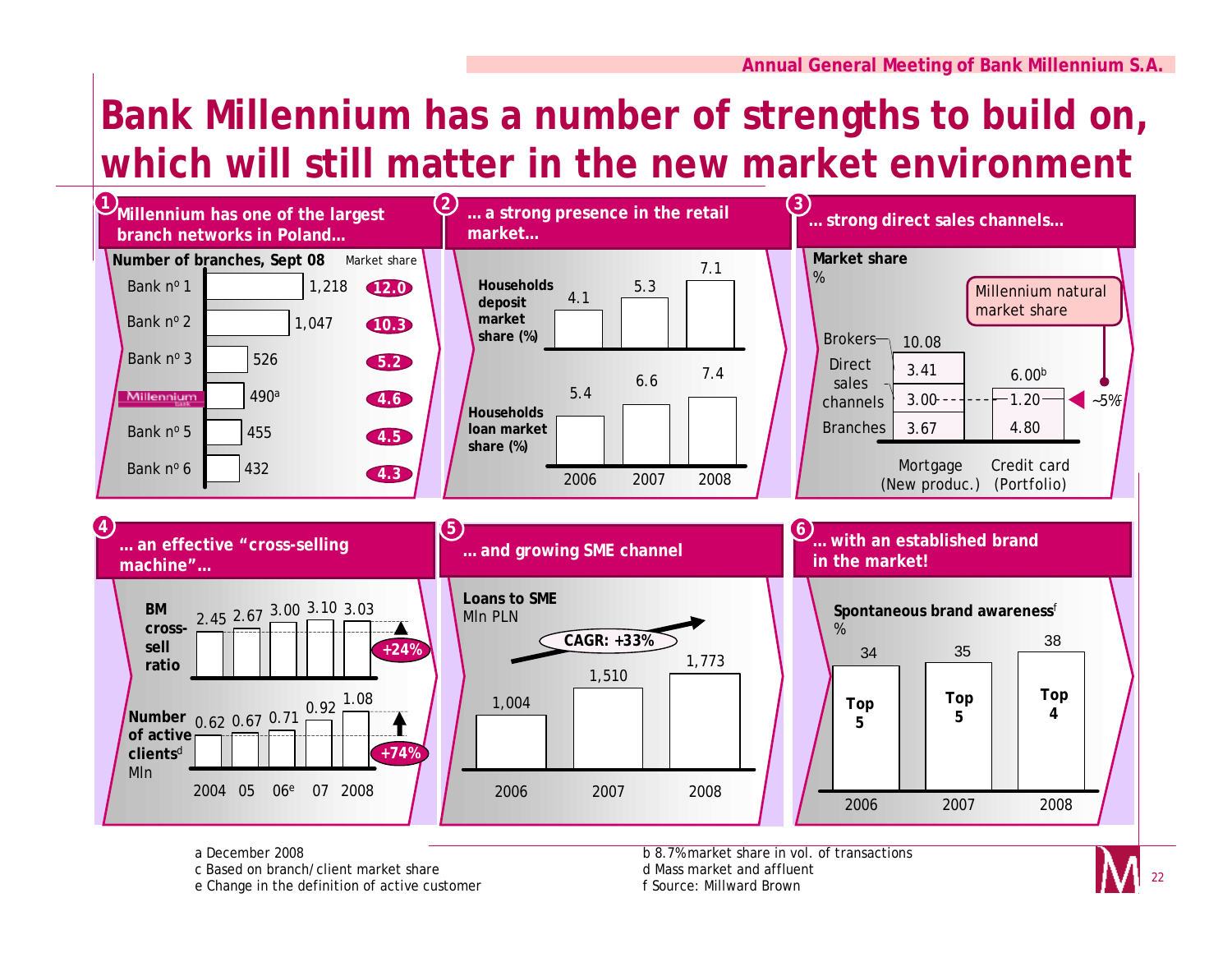#### **New strategy - Millennium 2010**

*Bank Millennium will become a lean and simple bank leveraging on its strong branch network, increasing focus on Retail and SME, with more conservative risk approach*

#### **Reinforce branch based banking 1 2in Retail**

to acquire more clients, to increase cross-selling and to be a major savings bank

#### **To focus on SME in corporate segment**

to extract value from the segment's higher profitability

#### **3 Achieve higher efficiency and tight cost management**

to cope with the market slowdown and reach operational excellence

#### **Enforce more conservative risk management 4**

in accordance with the tight liquidity and capital context, and higher risk environment

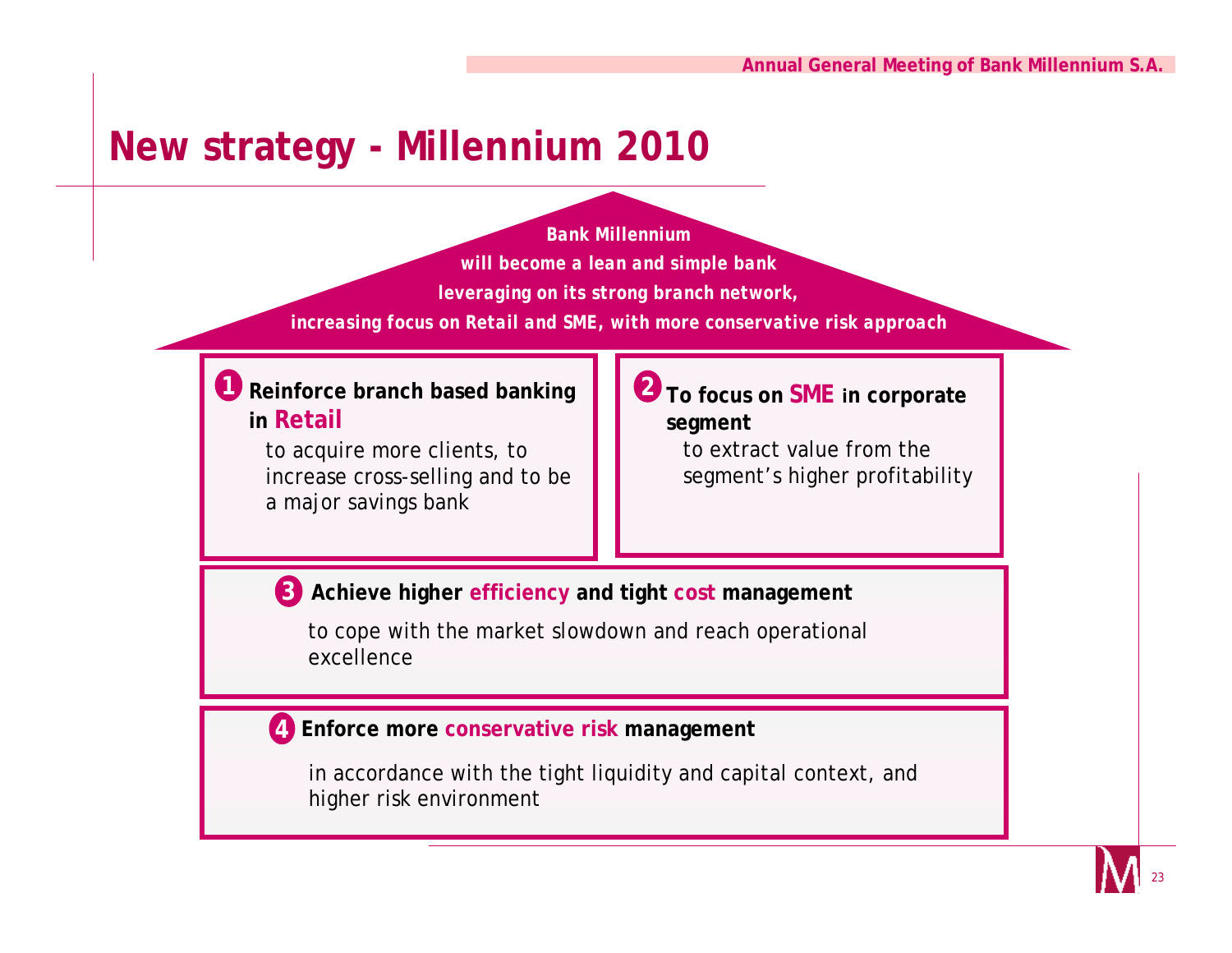#### **Millennium 2010 - Reinforce branch based banking in Retail 1**

|                                                                            | Rationale for focus                                                                                                                           | Priorities going forward                                                                                                                                                                           |
|----------------------------------------------------------------------------|-----------------------------------------------------------------------------------------------------------------------------------------------|----------------------------------------------------------------------------------------------------------------------------------------------------------------------------------------------------|
| <b>Focus on branch</b><br>driven customer<br>acquisition                   | • Leverage on strong<br>brand and network<br>capillarity (490 branches)<br>• High level of active<br>clients acquisition (120<br>ths in 2008) | • 150 ths net customers to be acquired<br>yearly through branches<br>· 500 branches will conclude current<br>branch expansion program                                                              |
| Keep focus on<br>relationship<br>banking and<br>optimize cross-<br>selling | • Strong results achieved<br>so far (120 ths cash loans<br>sold to own customers)<br>• High revenues<br>generation                            | • 3.5 cross-sell ratio in 2010<br>• Grow 25-30% yearly in consumer loans<br>volume while keeping mortgage as an<br>important product<br><b>• Ensure being the primary bank of our</b><br>customers |
| Optimize the<br>affluent model and<br>further explore<br>micro-business    | • Highly liquid segments<br>• Deep relationship levels<br>achieved already<br>• High revenues<br>generation                                   | • Keep acquiring clients leveraging on<br>proximity<br>• Increase cross-selling<br>• Keep the conservative risk approach<br>given current environment                                              |

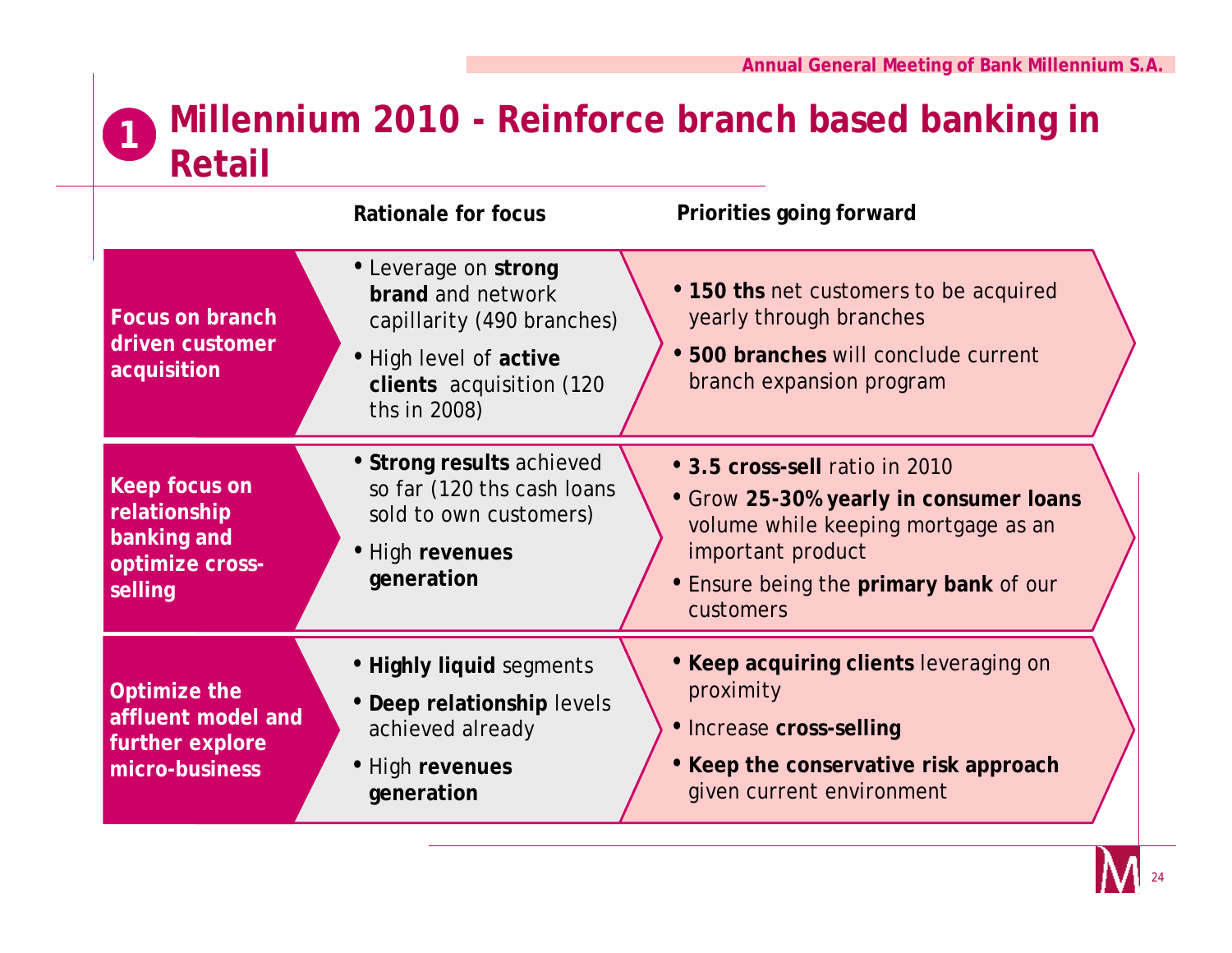#### **2 Millennium 2010 - Focus on SME clients in Corporate**

|                        | • Network of RMs with strong geographical reach<br>• Mobile sales for customer acquisition with promising results<br>Rationale for<br>• Cutting-edge credit platform<br>focusing on<br>• Cross-selling newly developed platform<br><b>SME clients</b><br>• Strong product units (e.g., leasing)<br>• Higher return on a risk-adjusted basis |                                                                |                                                                                      |                                                                                   |
|------------------------|---------------------------------------------------------------------------------------------------------------------------------------------------------------------------------------------------------------------------------------------------------------------------------------------------------------------------------------------|----------------------------------------------------------------|--------------------------------------------------------------------------------------|-----------------------------------------------------------------------------------|
|                        |                                                                                                                                                                                                                                                                                                                                             | <b>Business loans</b>                                          | <b>Asset backed financing</b><br>(non-real estate)                                   | Simple treasury products                                                          |
| Rationale<br>for focus |                                                                                                                                                                                                                                                                                                                                             | • Special focus to<br>finance current<br>activity of companies | • For clients in need for<br>medium term<br>financing, leasing is<br>the best option | • Basic treasury<br>products sold to<br>customers due to<br>increased market risk |
|                        |                                                                                                                                                                                                                                                                                                                                             |                                                                | • Factoring to support<br>short term financing                                       | • As a result focus on<br>simple products                                         |
| Objective/<br>target   |                                                                                                                                                                                                                                                                                                                                             | (yearly)                                                       | Total loan growth in SME segment:<br>10-15%                                          | Revenue* growth:<br>(yearly)<br>$+6%$                                             |

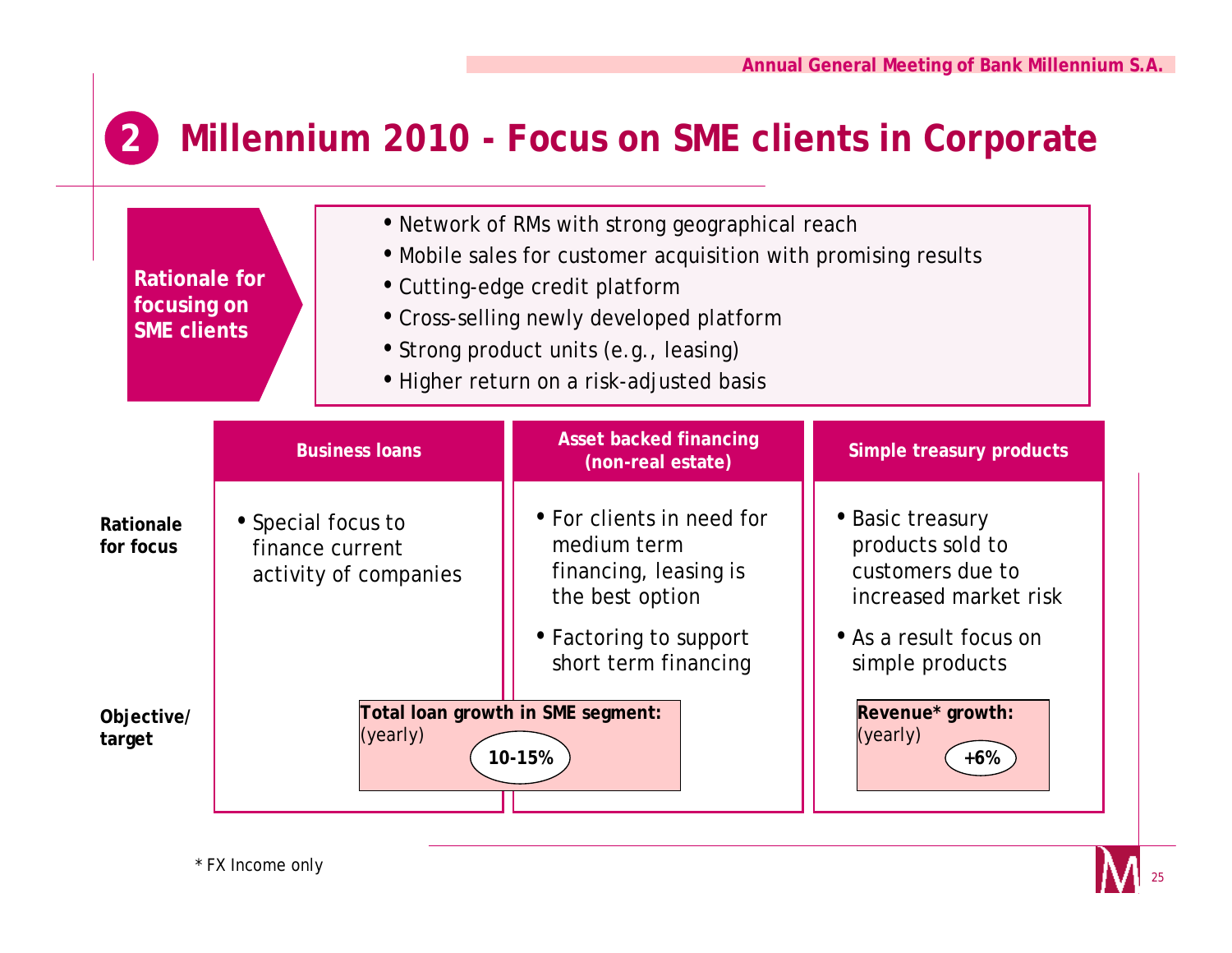

**Millennium 2010 - Higher efficiency and tight cost** 

26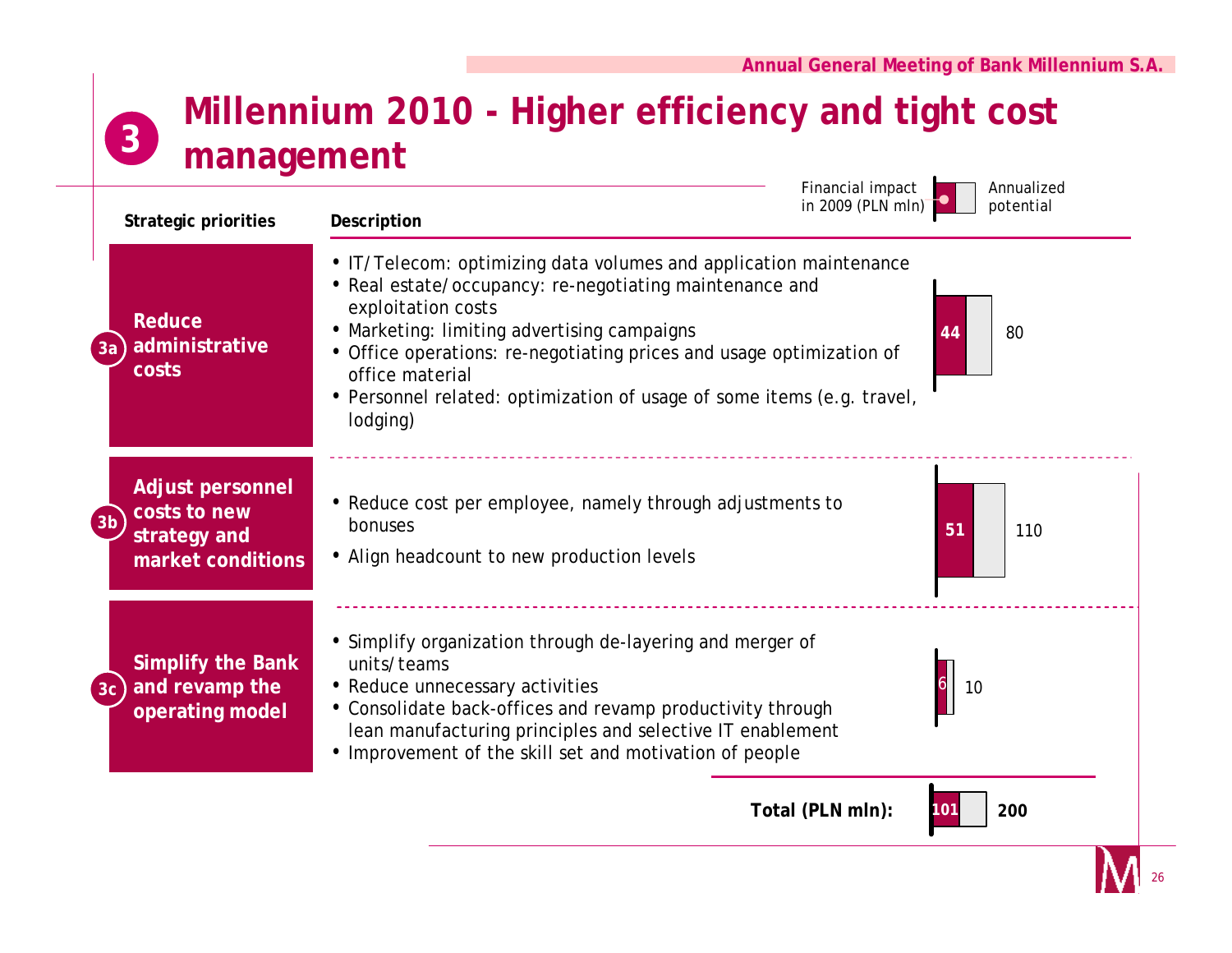

| <b>Priorities</b>                                         | Description                                                                                                                                                                   | Rationale                                                                                   |
|-----------------------------------------------------------|-------------------------------------------------------------------------------------------------------------------------------------------------------------------------------|---------------------------------------------------------------------------------------------|
| <b>Capital and</b><br>liquidity<br>4a<br>management       | • Restrict Ioan growth to deposits growth<br>• Reduce RWA while optimizing capital usage                                                                                      | • Overall economic<br>slowdown, tightening<br>market conditions and<br>increased volatility |
| <b>Stricter credit</b><br>4 <sub>b</sub><br>risk policies | • Enforce more conservative risk management policies,<br>consistent with a lower risk profile of the bank<br>• Increase level of collateralization<br>• Tighten risk criteria | • Increased<br>credit/product risk due<br>to economic slowdown                              |
| Adjustment<br>of pricing                                  | • Pricing of credit and transactions adjusted to a riskier<br>and more demanding environment                                                                                  | • Increased costs of<br>funding, risk and capital                                           |
| <b>Restrict</b><br>market risk<br>4d<br>exposure          | • Simple and shorter term FX products<br>• Simple structured products (100% capital guaranteed)                                                                               | • Significantly increased<br>market risk due to tough<br>and volatile market<br>conditions  |

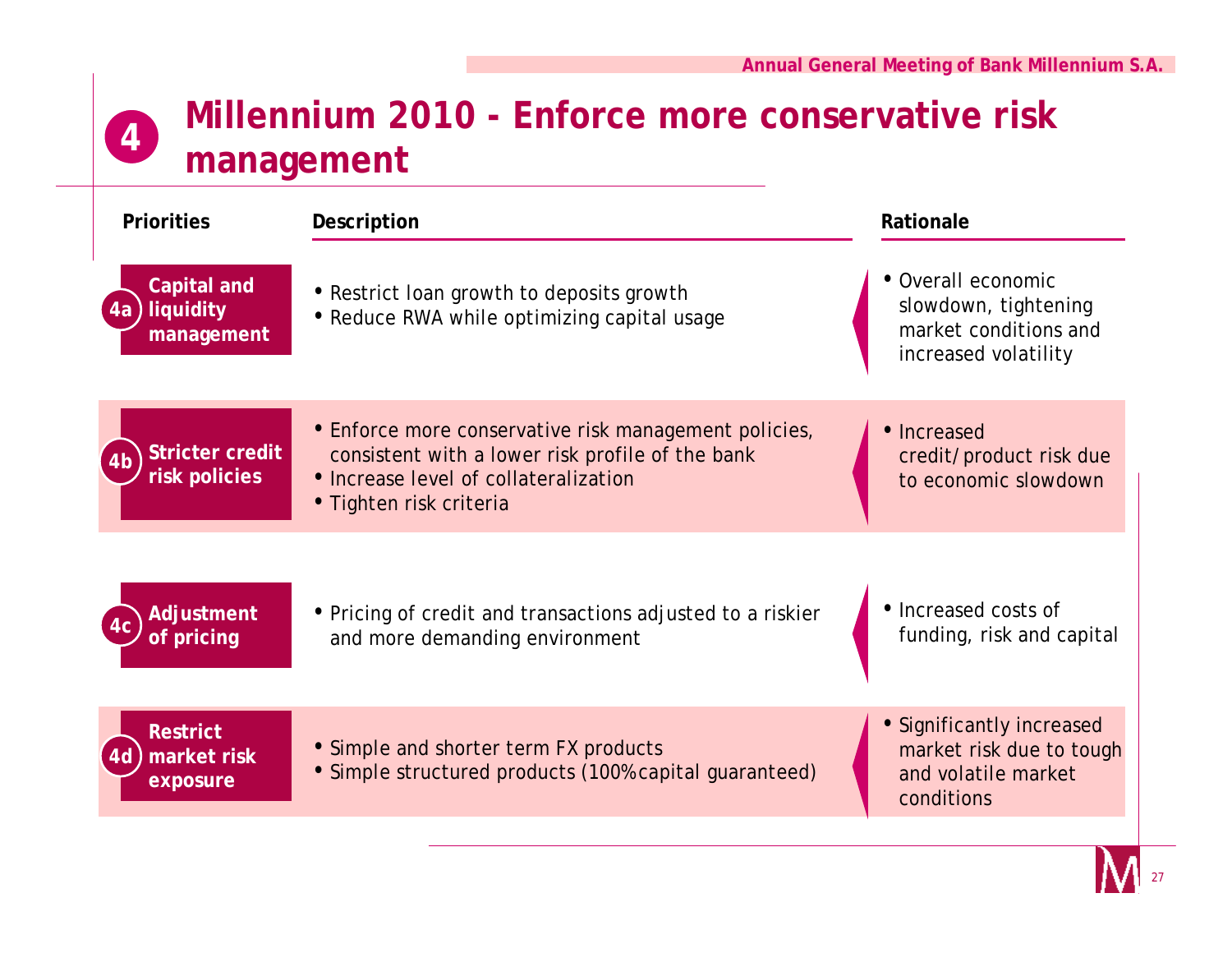**Bank Millennium 2008 Results**

**New strategy - Millennium 2010**

**Profit distribution proposal**

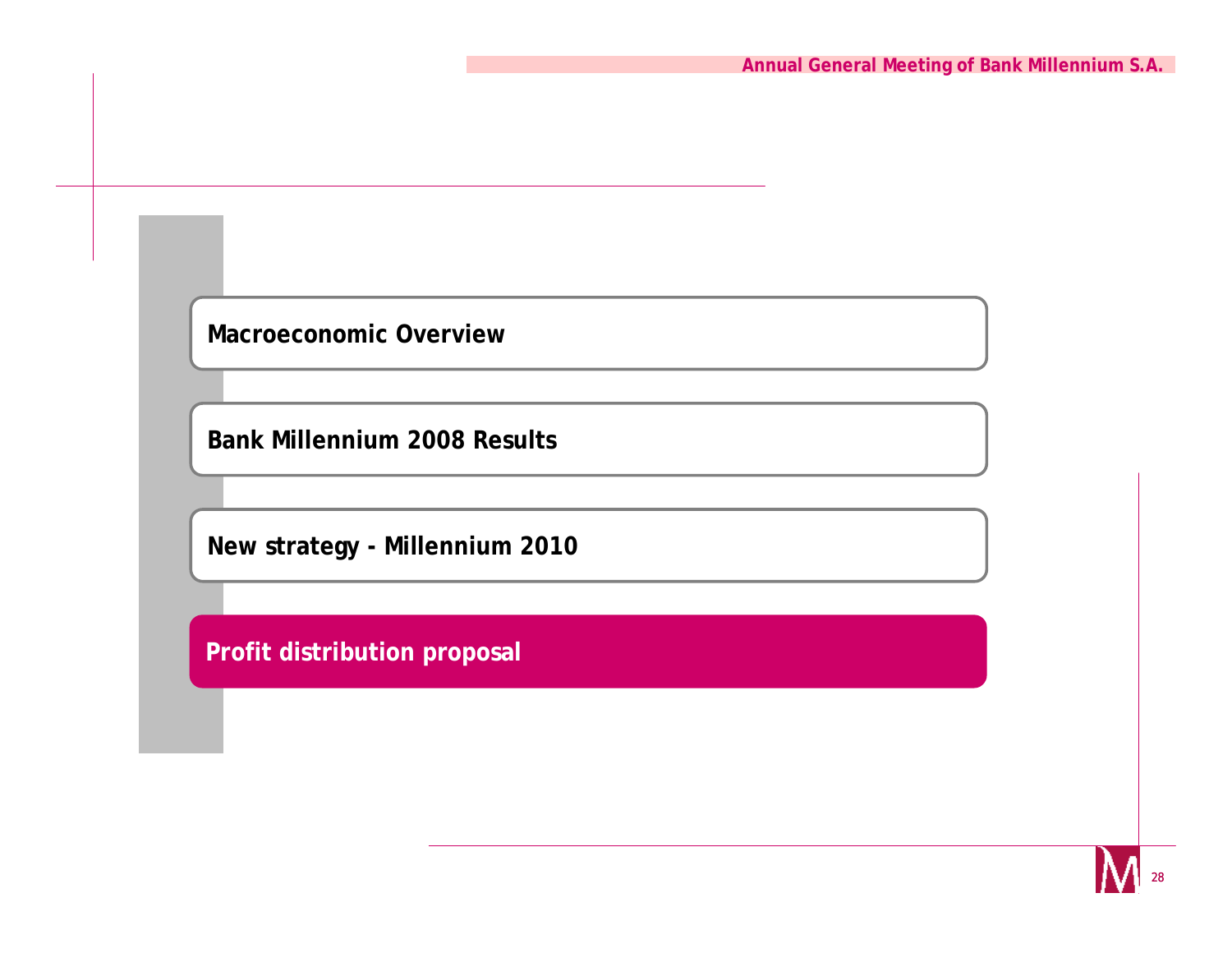#### **Proposal to retain entire profit in Bank's capital**

**Considering the more difficult market environment resulting from significant slowdown of the economic growth as well as material depreciation of PLN against main foreign currencies, which in practice means increase in the capital requirements, and the need to keep a strong capital base, we recommend to allocate the net profit generated by the Bank in the amount of 496,927,275.92 PLN to the increase of the Bank's reserve capital.**

**Retaining all of 2008 earnings in Bank's funds will support new strategy - Millennium 2010 – which assumes business increase, particularly in retail and SME segments.** 



- § Assuming proposed retention of 100% net profit of 2008, total consolidated CAR would remain above 10% and consolidated CAR Tier 1 would stay at 7.9% as the end of 2008.
- § The drop in 4Q was mainly due to the impact from the depreciation of the zloty (1.48 p.p. impact).